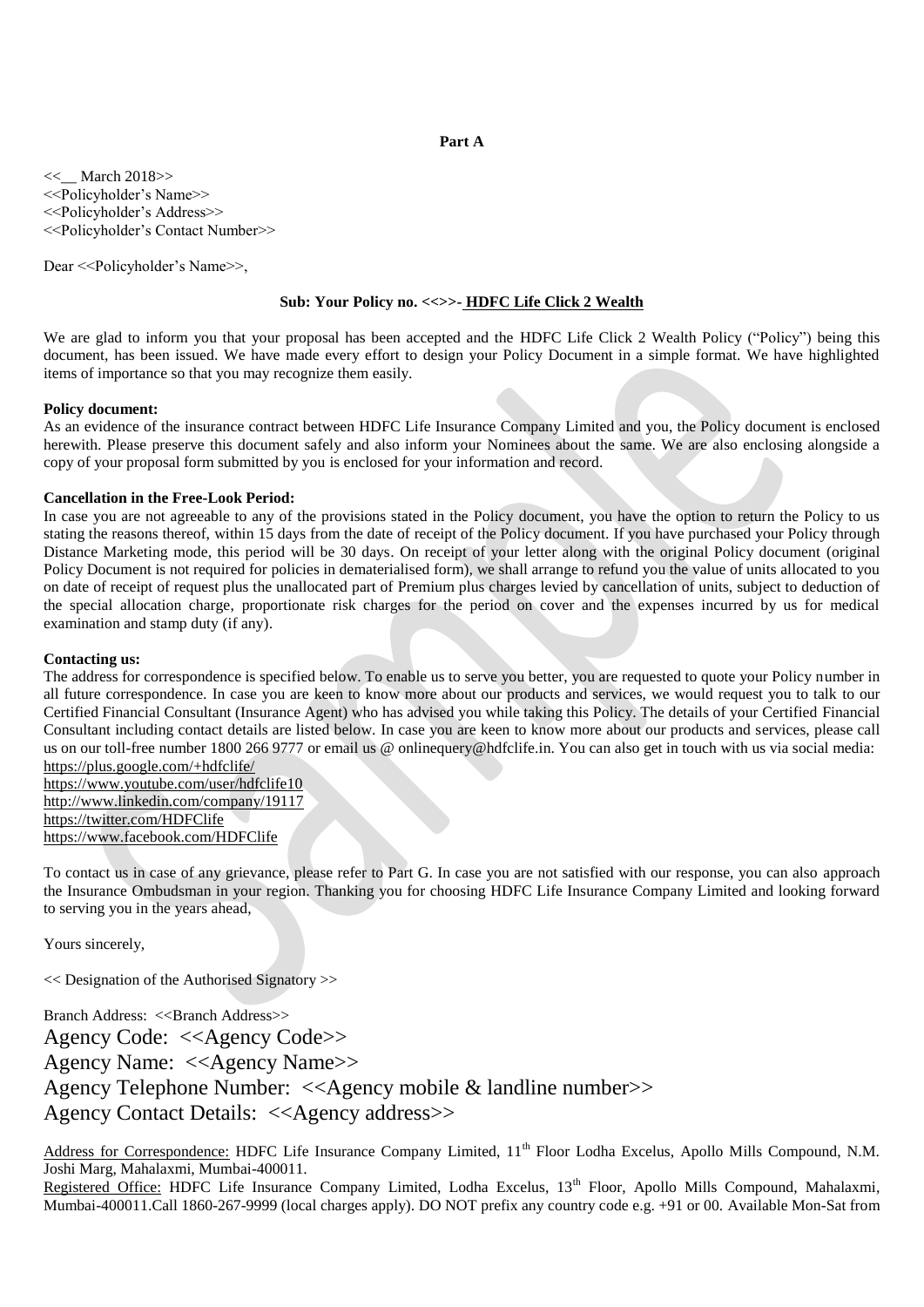10 am to 7 pm | Email – service@hdfclife.com | NRIservice@hdfclife.com (For NRI customers only) Visit – www.hdfclife.com. CIN:L65110MH2000PLC128245. Helpline number: 18602679999 (Local charges apply)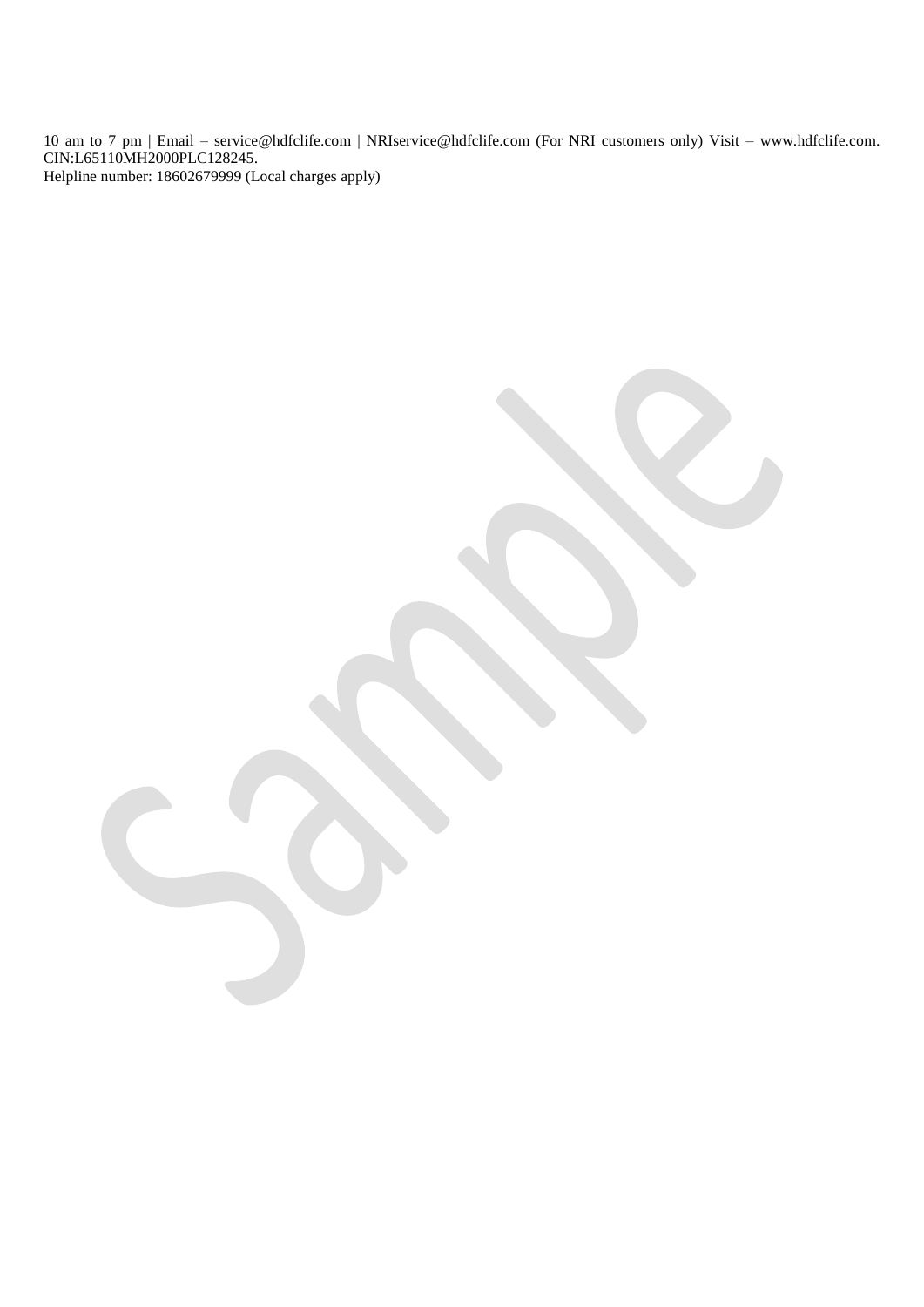# **POLICY DOCUMENT- HDFC Life Click 2 Wealth**

# **A UNIT LINKED NON PARTICIPATING LIFE INSURANCE PLAN**

# **Unique Identification Number: <<101L133V02>>**

# **ALL UNIT LINKED POLICIES ARE DIFFERENT FROM TRADITIONAL INSURANCE POLICIES AND ARE SUBJECT TO DIFFERENT RISK FACTORS. IN THIS POLICY, THE INVESTMENT RISK IN INVESTMENT PORTFOLIO IS BORNE BY THE POLICYHOLDER.**

Your Policy is a non participating individual Unit Linked Endowment Life Insurance Policy. This document is the evidence of a contract between HDFC Life Insurance Company Limited ('We'/ 'Company') and the Policyholder ('You') as described in the Policy Schedule given below. This Policy is based on the Proposal made by the within named Policyholder and submitted to the Company along with the required documents, declarations, statements, << any response given to the Short Medical Questionnaire (SMQ) or Declaration of Good Health (DOGH) by the Life Assured  $\gg$ ,  $\ll$ applicable medical information and documents >> and other information received by the Company from the Policyholder, Life Assured or on behalf of the Policyholder. This Policy is effective upon receipt and realisation, by the Company, of the consideration payable as First Premium under the Policy. This Policy is written under and will be governed by the applicable laws in force in India and all Premiums and Benefits are expressed and payable in Indian Rupees.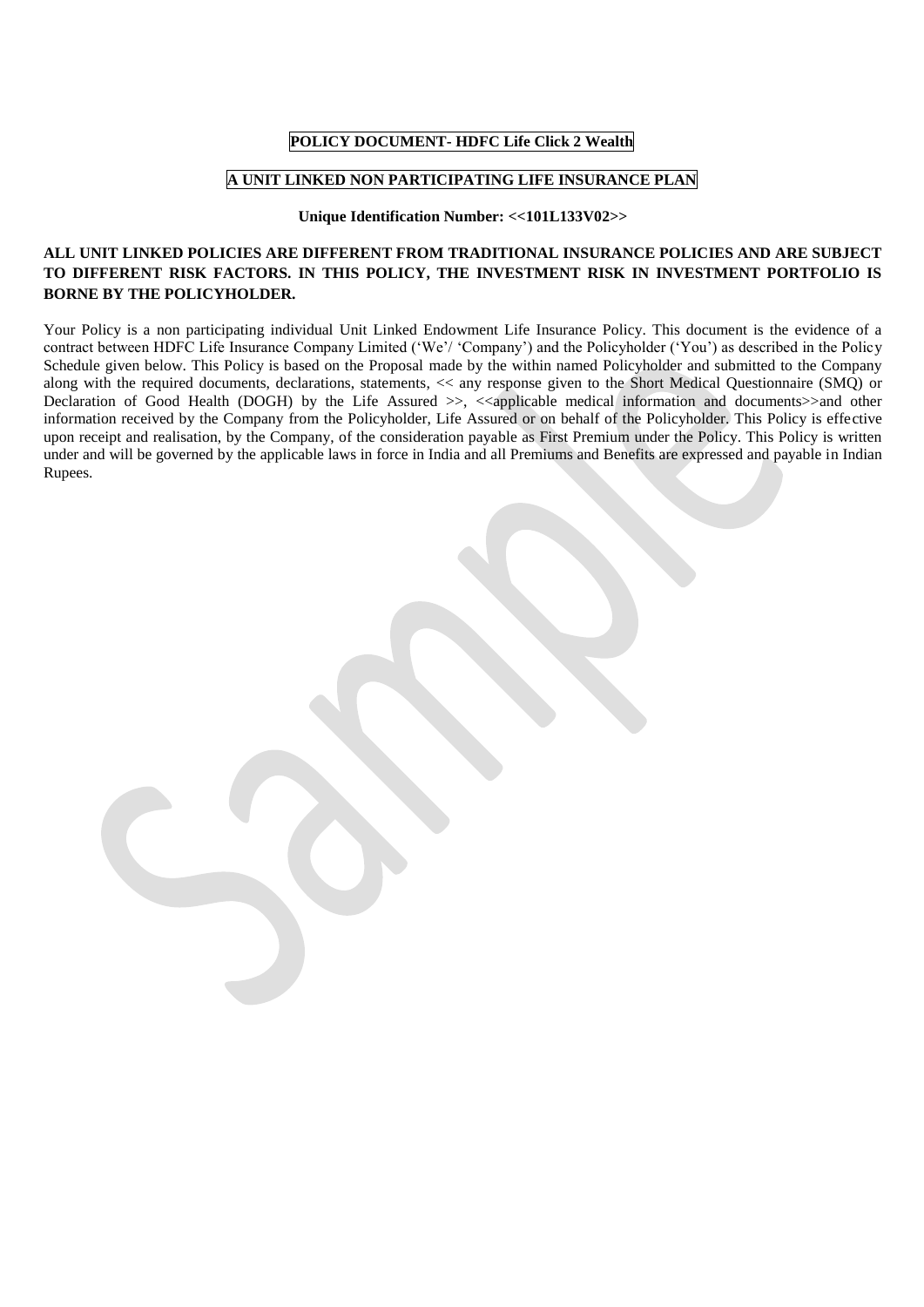# **POLICY SCHEDULE**

# Policy number: <<>>

# **Client ID: <<>>**

| <b>Policyholder Details</b>                         |                                                                                                    |
|-----------------------------------------------------|----------------------------------------------------------------------------------------------------|
| <b>Name</b>                                         | $\iff$                                                                                             |
| <b>Address</b>                                      | $\ll >>$                                                                                           |
| <b>Life Assured Details</b>                         |                                                                                                    |
| <b>Name</b>                                         | $\ll >>$                                                                                           |
| <b>Address</b>                                      | <<>>                                                                                               |
| Date of Birth                                       | << dd/mm/yyyy >>                                                                                   |
| Age on the Date of Risk<br>Commencement             | $\ll >>$ years                                                                                     |
| <b>Age Admitted</b>                                 | $<<$ Yes/No>>                                                                                      |
| <b>Policy Details</b>                               |                                                                                                    |
| Date of Commencement of Policy                      | $<<$ Date>>                                                                                        |
| <b>Date of Risk Commencement</b>                    | $<<$ RCD $>>$                                                                                      |
| Date of Issue/Inception of Policy                   | $<<$ First Issue Date $>>$                                                                         |
| <b>Plan Option Chosen</b>                           | < <invest benefit="" golden="" option="" plus="" premium="" waiver="" years="">&gt;</invest>       |
| <b>Premium Due Date(s)</b>                          | < <dd month="">&gt;</dd>                                                                           |
| <b>Sum Assured</b>                                  | $Rs. \ll\gg$                                                                                       |
| <b>Annualised Premium/ Single Premium*</b>          | $Rs. \ll\gg\gg$                                                                                    |
| <b>Policy Term</b>                                  | $\langle \langle \rangle \rangle$ years                                                            |
| <b>Premium Paying Term</b>                          | $<<$ > years                                                                                       |
| Frequency                                           | << Annual/Half-yearly/ Quarterly/ Monthly/Single>>                                                 |
| Premium per Frequency* of Premium<br><b>Payment</b> | $Rs. \ll\gg$                                                                                       |
| <b>Grace Period</b>                                 | $<< 15$ (for Monthly mode) 30 (for other modes) $>>$ days                                          |
| Fund                                                | << Fund Name 1 - % Allocation>><< Fund Name 2 - % Allocation >><< Fund Name 3 -<br>% Allocation >> |
| <b>Expiry Date of Lock-in Period</b>                | $<< 5$ years from RCD >>                                                                           |
| <b>Final Premium Due Date</b>                       | << dd/mm/yyyy >>                                                                                   |
| <b>Maturity Date</b>                                | $<<$ dd/mm/yyyy>>                                                                                  |

\*The Premium amount is excluding any applicable taxes and levies applicable on the Premium. Amount of taxes and levies will be charged at actual as per prevalent rate.

| $\mathbf{u}$<br>-<br>Minimum<br><b>Required#</b><br>V alues l |                                |
|---------------------------------------------------------------|--------------------------------|
| $D_{\alpha m}$<br>mount<br>Withdrawal<br>. nat                | <b>TTT</b><br>Rs.<br>$\lambda$ |

# **Rider Policy Details**

| Name of the Rider                        | $\iff$ |
|------------------------------------------|--------|
| <b>UIN</b> of the Rider                  | $\iff$ |
| Date of Risk Commencement                | $\iff$ |
| Date of Issue                            | $\iff$ |
| <b>Rider Sum Assured</b>                 | $\iff$ |
| <b>Annualized Premium/Single Premium</b> | $\iff$ |
| <b>Policy Term</b>                       | $\iff$ |
| <b>Premium Paying Term</b>               | $\iff$ |
| <b>Frequency of Premium Payment</b>      | $\iff$ |
| <b>Premium per Frequency of Premium</b>  | $\iff$ |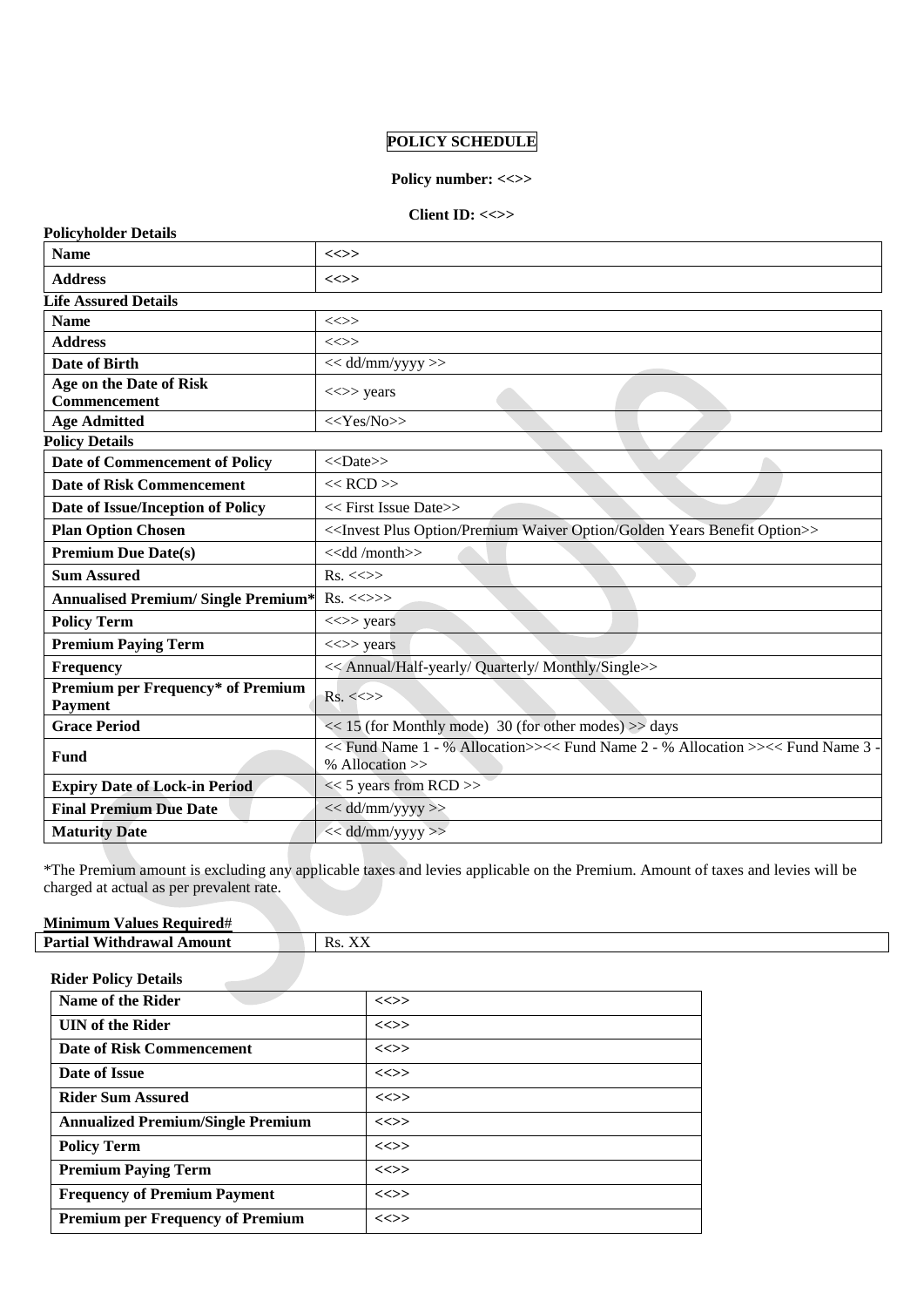| D<br>-------<br>ment<br>- - |  |
|-----------------------------|--|
|                             |  |

# **Rider Policy Details**

| Name of the Rider                        | $\iff$   |
|------------------------------------------|----------|
| <b>UIN</b> of the Rider                  | $\iff$   |
| Date of Risk Commencement                | $\iff$   |
| Date of Issue                            | $\ll >>$ |
| <b>Rider Sum Assured</b>                 | $\iff$   |
| <b>Annualized Premium/Single Premium</b> | $\iff$   |
| <b>Policy Term</b>                       | $\iff$   |
| <b>Premium Paying Term</b>               | $\iff$   |
| <b>Frequency of Premium Payment</b>      | $\iff$   |
| <b>Premium per Frequency of Premium</b>  | $\iff$   |
| <b>Payment</b>                           |          |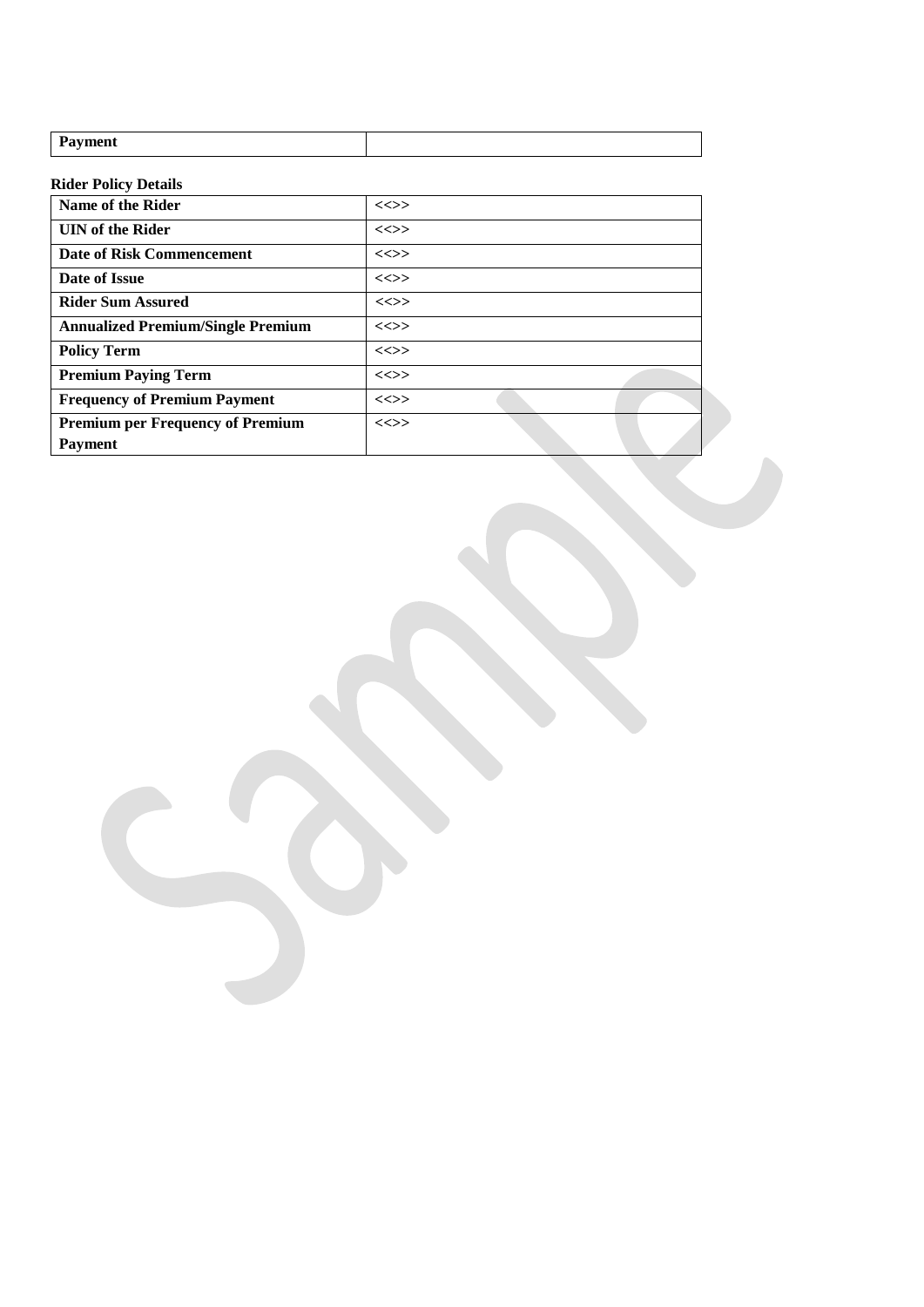# **NOMINATION SCHEDULE**

| <b>Nominee's Name</b>                                                   | $<<$ Nominee-1 $>>$                     | $<<$ Nominee-2 $>>$                     |
|-------------------------------------------------------------------------|-----------------------------------------|-----------------------------------------|
| Nominee's Relationship with the Life<br><b>Assured</b>                  | $\iff$                                  | $\iff$                                  |
| <b>Date of Birth of Nominee</b>                                         | $<<$ dd/mm/yyyy >>                      | $<<$ dd/mm/yyyy >>                      |
| Nominee's Age                                                           | $\langle \langle \rangle \rangle$ years | $\langle \langle \rangle \rangle$ years |
| <b>Nomination Percentage</b>                                            | $\ll >> \%$                             | $\ll >> \%$                             |
| <b>Nominee's Address</b>                                                | $\iff$                                  | $\iff$                                  |
| <b>Appointee's Name</b><br>(Applicable where the Nominee is a<br>Minor) | $\ll >>$                                |                                         |
| Date of Birth of Appointee                                              | $<<$ dd/mm/yyyy >>                      |                                         |
| <b>Appointee's Address</b>                                              | $\ll >>$                                |                                         |

Signed at Mumbai on <<>> For HDFC Life Insurance Company Limited

Authorised Signatory

Note: Kindly note that name of the Company has changed from "HDFC Standard Life Insurance Company Limited" to "HDFC Life Insurance Company Limited".

In case you notice any mistake, you may return the Policy document to us for necessary correction.

# **SPACE FOR ENDORSEMENTS**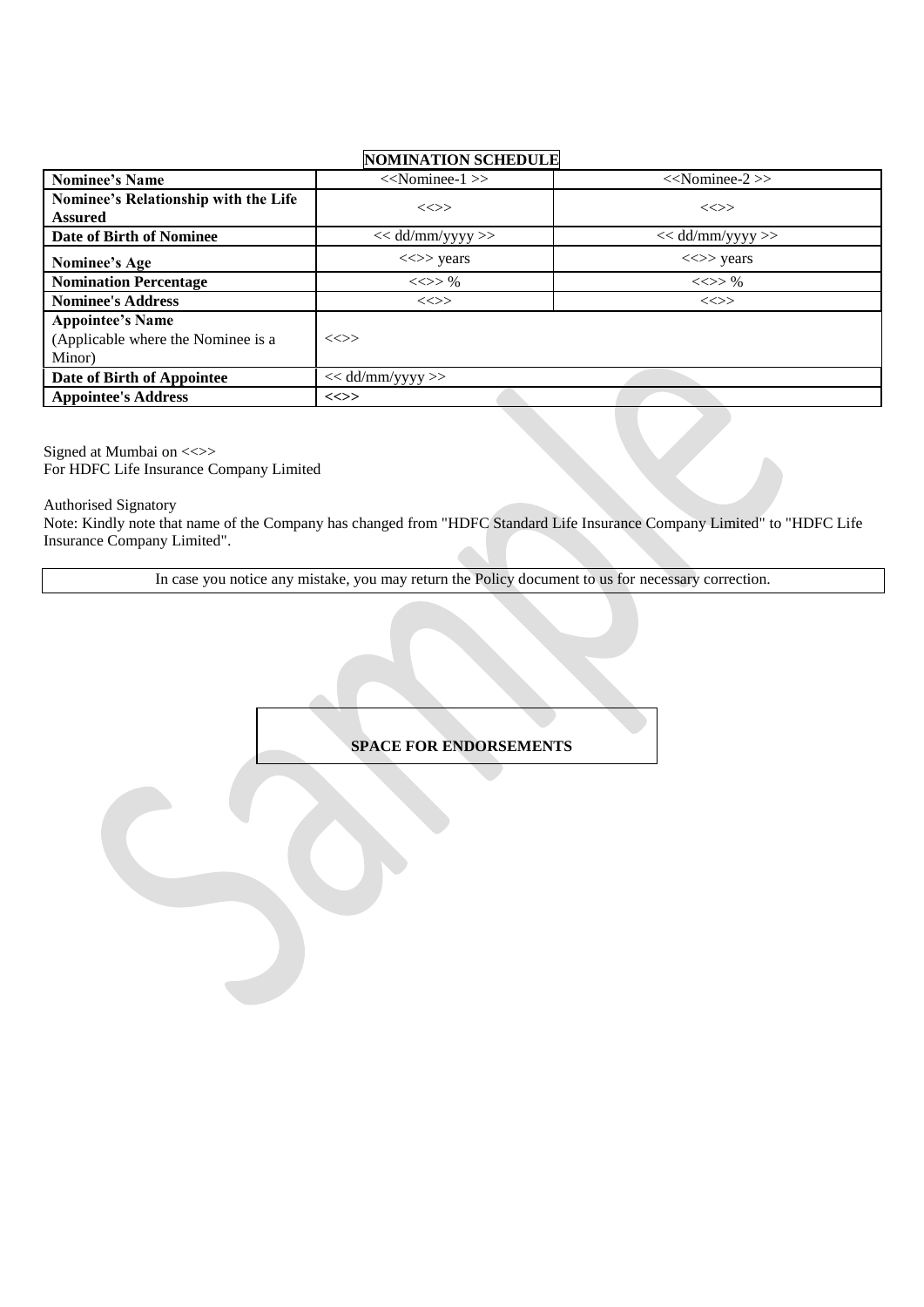#### **Part B**

In this Policy, the following definitions shall be applicable:<br>1) Appointee – means the person named by you and reg

- Appointee means the person named by you and registered with us in accordance with the Nomination Schedule, who is authorized to receive the Death Benefit under this Policy on the death of the Life Assured while the Nominee is a minor;
- 2) Assignee means the person to whom the rights and benefits under this Policy are transferred by virtue of assignment under section 38 of the Insurance Act, 1938, as amended from time to time;
- 3) Assignment means a provision wherein the Policyholder can assign or transfer a Policy in accordance with Section 38 of the Insurance Act, 1938 as amended from time to time;
- 4) Authority means Insurance Regulatory and Development Authority of India (IRDAI).
- 5) Charges means or refers to Premium Allocation Charge, Policy Administration Charge,Fund Management Charge, Mortality Charge, Premium Redirection Charge, Statutory Charge, Switching Charge, Partial Withdrawal Charge, Discontinuance Charge, taxes and levies as applicable.
- 6) Claimant means Policyholder/ Nominee/ Appointee/Assignee and where there is none, as per applicable laws
- 7) Company, company, Insurer, Us, us, We, we, Our, our means or refers to HDFC Life Insurance Company Limited.
- 8) Cut-off time is the time by which we must have accepted your instructions to invest in, or encash Units from a Fund, for us to invest in or encash Units at the associated valuation time. As per Regulations, the current Cut-off time is 3.00pm.
- 9) Date of Inception means the date, as stated in the Policy Schedule, on which the Policy is first issued;
- 10) Date of Risk Commencement means the date, as stated in the Policy Schedule, on which the insurance coverage under this Policy commences for all lives including minors;
- 11) Death Benefit means the amount which is payable on death of life assured in accordance with Part C.
- 12) Discontinuance of Policy –means the Policy wherein the Policyholder has discontinued the payment of Regular/Limited Premium during the first five (5) Years of the Policy term and as a result of which the Policy has been subject to the action as per Part D clause 1(1)
- 13) Distance Marketing includes every activity of solicitation (including lead generation) and sale of insurance products through the following modes: (i) Voice mode, which includes telephone-calling; (ii) Short Messaging service (SMS); (iii) Electronic mode which includes e-mail, internet and interactive television (DTH); (iv) Physical mode which includes direct postal mail and newspaper & magazine inserts; and, (v) Solicitation through any means of communication other than in person.
- 14) Free Look period means the period specified under Part D clause 9 from the receipt of the Policy during which Policyholder can review the terms and conditions of this Policy and where if the Policyholder is not agreeable to any of the provisions stated in the Policy, he/ she has the option to return this Policy.
- 15) Funds means each of the Funds earmarked by the Company for Unit Linked business and available to this product.
- 16) Fund Value, Unit Fund Value means the value obtained by multiplying the number of Units allocated to your Policy by the corresponding price of the Units.
- 17) Grace Period means a period of fifteen (15) days if the mode of payment of Premium is monthly and thirty (30) days for other than monthly mode, commencing from the date on which the Premium was due.
- 18) Life Assured means the person as stated in the Policy Schedule on whose life the contingent events have to occur for the Benefits to be payable. The Life Assured may be the Policyholder.
- 19) Maturity Benefit Maturity Benefit means the amount payable on the Maturity Date in accordance with Part C.
- 20) Maturity Date means the date stated in the Policy Schedule, on which the Policy Term expires and this Policy terminates;
- Minor means for purpose of this Policy any person who is below 18 years of age; 22) NAV – means Net Asset Value of a unit linked fund which shall be computed as: Market Value of investment held by the Fund plus the value of any current assets less
- the value of any current liabilities & provisions, if any, divided by the number of Units existing at the valuation date (before any Units are redeemed or created) 23) Nominee(s) – means the person named by you where you are the Life Assured and
- such person shall be registered with us in accordance with the Nomination Schedule, and shall be authorized to receive the Death Benefit under this Policy, on the death of the Life Assured;
- 24) Partial Withdrawal means option available to the Policyholder to withdraw units from the accumulated fund value after completion of 5 years as per the provisions stated in the Policy.
- 25) Policy Anniversary means the annual anniversary of the Date of Risk Commencement;
- 26) Policy document means this contract of insurance including the Schedule which has been issued on the basis of the Proposal Form, other representations and documents submitted by You and/or the life assured and including the endorsements issued by Us. 27) Policyholder, You, you, your – means or refers to the Policyholder stated in the Policy
- Schedule.
- 28) Policy Term means the term of the Policy as stated in the Policy Schedule.<br>29) Proposer means or refers to person who submits an application for insurance
- 29) Proposer means or refers to person who submits an application for insurance;<br>30) Premium/Single Premium means an amount stated in the Policy Schedule. Premium/Single Premium – means an amount stated in the Policy Schedule, payable by you to us in the manner stated in the Policy Schedule, to secure the benefits under this Policy, excluding applicable Taxes and levies.
- 31) Premium Paying Term means the period as stated in the Policy Schedule, over which Premiums are payable;
- 32) Premium Payor means the person who pays the premium instalments payable under the policy.
- 33) Revival of a Policy means restoration of the Policy, which was discontinued due to the non-payment of Premium, by the Company with all the benefits mentioned in the Policy document, with or without rider benefits, if any, upon the receipt of all the Premiums due and other charges/late fee, if any, as per the terms and conditions of the

Policy, upon being satisfied as to the continued insurability of the insured on the basis of the information, documents and reports furnished by the Policyholder.

- 34) Revival Period means the period of three consecutive years from date of first unpaid premium, during which period the Policyholder is entitled to revive the Policy, which was discontinued due to the non-payment of Premium, in accordance with the terms of Revival of a Policy.
- 35) Schedule means the latest schedule (including any endorsements) We have issued in connection with this Policy.
- 36) Sum Assured means the absolute amount of benefit which is guaranteed to become payable on death of the Life Assured in accordance with terms and conditions of the Policy.
- 37) Surrender means complete withdrawal/ termination of the entire Policy.
- 38) Surrender Value means an amount, if any, that becomes payable in case of Surrender of the Policy in accordance with the terms and conditions of the Policy. 39) Switching is the process of moving the full or part of units from one segregated fund/s
- to any other segregated fund/s available under the Policy.
- 40) Top up Premium means an amount of premium that is paid by the policyholders at irregular intervals besides basic regular premium payments or single premium stated in the contract and is treated as single premium for all purposes.
- 41) Top up Sum Assured means the additional sum assured in respect of Top up Premium, calculated in accordance with Part D Clause 5.
- 42) Total Fund Value means Fund Value pertaining to Regular/Limited/Single Premium plus the Fund Value pertaining to Top-up Premium/s paid, if any.
- 43) Underwriting Means the process of assessment of risk to determine the conditions under which the risk can be accepted on the proposed life assured;
- 44) Units means a specific portion or a part of the underlying segregated unit linked fund which is representative of the Policyholder's entitlement in such Funds i.e. the number of Units that are allocated basis applicable Unit Prices and amount of Premium net of Charges.
- 45) Unit Price means the Net Asset Value (NAV) per Unit of the Funds.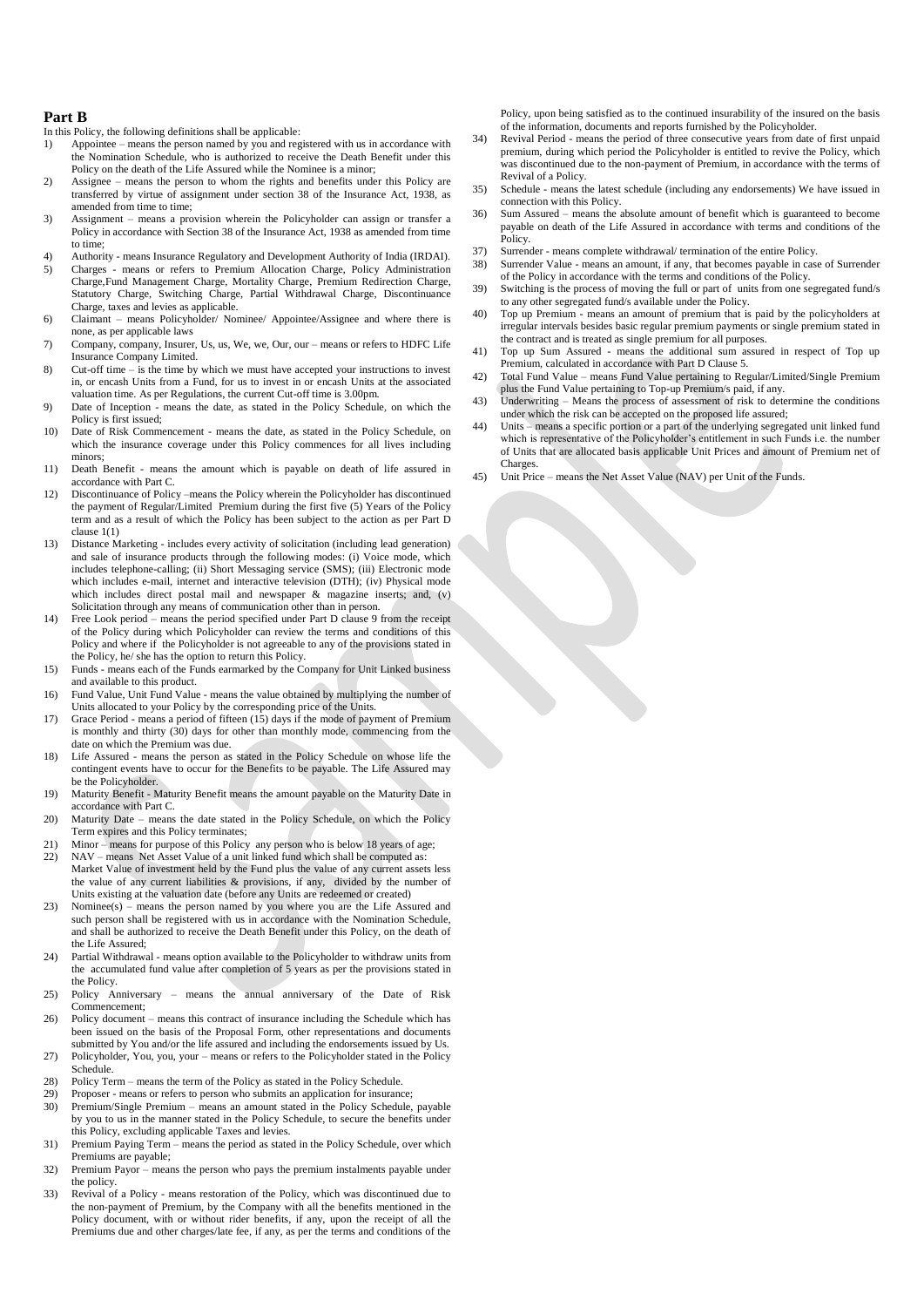# **Part C**

#### **1. Benefits:**

There are three Plan Options available to the Policyholder. The Policyholder can choose from any one of these three Plan Options at the time of Inception of Policy. Once the Plan Option is chosen by the Policyholder, it cannot be altered throughout the Policy Term.

### **Plan Options**

#### **(1) Invest Plus Option For Single Pay Policy:**

Death Benefit: If the Life Assured dies during the Policy Term, subject to Policy being in force, the Death Benefit payable to the Policyholder/Assignee/Nominee shall be the highest of the following:

- Total Sum Assured less an amount\* for partial withdrawals made, if any (as detailed below), where Total Sum Assured is Basic Sum Assured plus any additional Sum Assured in respect of Top-ups; or
- (ii) Total Fund value; or
- (iii) 105% of Single Premium.

\*The partial withdrawals to be deducted from the Total Sum Assured shall be: All partial withdrawals (except from the top-up fund value) made during the two year period immediately preceding the date of death.

Maturity Benefit: Upon survival of the Life Assured till the Maturity Date, subject to Policy being in-force on the Maturity Date, the risk cover shall cease and Unit Fund Value shall be payable to the Policyholder/Assignee.

#### **For Limited Pay and Regular Pay Policy:**

Death Benefit: If the Life Assured dies during the Policy Term, subject to Policy being in force and all due Premiums have been paid, the Death Benefit payable to the Policyholder/Assignee/Nominee shall be the highest of the following:

- (i) Total Sum Assured less an amount\* for partial withdrawals made, if any (as detailed below), where Total Sum Assured is Basic Sum Assured plus any additional Sum Assured in respect of Top-ups; or
- (ii) Total Fund value; or
- (iii) 105% of total Premiums paid.

\*The partial withdrawals to be deducted from the Total Sum Assured shall be:

All partial withdrawals (except from the top-up fund value) made during the two year period immediately preceding the date of death.

- For a reduced paid-up Policy, the Death Benefit payable to the Policyholder/Assignee/Nominee shall be the highest of the following:
- (i) Paid up Sum Assured; or
- (ii) Total Fund value; or
- (iii) 105% of total Premiums paid;
- Paid-Up Sum Assured is defined in Part D Clause 1.

Maturity Benefit: Upon survival of the Life Assured till the Maturity Date, subject to Policy being in-force on the Maturity Date, the risk cover shall cease and Unit Fund Value shall be payable to the Policyholder/Assignee.

#### **(2) Premium Waiver Option**

This option is available for limited pay and regular pay only.

#### Death Benefit:

# **On the Death of the Policyholder (who is different from the Life Assured)**

Under this option, on the death of the Policyholder (who is different from the Life Assured), all future Premiums are waived off, and the Policy continues with risk cover on the Life Assured till the end of the original Policy Term.

On each future Premium due date(s), an amount equal to the modal Premium, shall be credited to the Policyholder's Fund Value. The Life Assured becomes the Policyholder and the Policy shall continue until maturity with risk benefits continued on the life of the Life Assured. Upon maturity, the Maturity Benefit shall become payable. In case the Life Assured is minor at the time of death of Policyholder, the new Policyholder can be the surviving parent/legal guardian of the Life Assured, till the Life Assured attaining age of 18 years.

#### **On the Death of the Life Assured**

If the Life Assured dies during the Policy Term, subject to Policy being in force and all due Premiums have been paid, the Death Benefit payable to the Policyholder/Assignee/Nominee shall be the highest of the following:

- (i) Total Sum Assured less an amount\* for partial withdrawals made, if any (as detailed below), where Total Sum Assured is Basic Sum Assured plus any detailed below), where Total Sum Assured is Basic Sum Assured plus any additional Sum Assured in respect of Top-ups; or
- (ii) Total Fund value; or
- (iii) 105% of total Premiums paid.

\*The partial withdrawals to be deducted from the Total Sum Assured shall be:

All partial withdrawals (except from the top-up fund value) made during the two year

period immediately preceding the date of death. For a reduced paid-up Policy, the Death Benefit payable to the Policyholder/Assignee/Nominee shall be the highest of the following:

- (i) Paid up Sum Assured; or
- (ii) Total Fund value; or
- (iii) 105% of total Premiums paid;
- Paid-Up Sum Assured is defined in Part D Clause 1.

Maturity Benefit: Upon survival of the Life Assured till the Maturity Date, subject to Policy being in-force on the Maturity Date, the risk cover shall cease and Unit Fund Value shall be payable to the Policyholder/Assignee.

#### **(3) Golden Years Benefit Option**

This option is available for limited pay only.

Death Benefit: If the Life Assured dies during the Policy Term, subject to Policy being in force and all due Premiums have been paid, the Death Benefit payable to the Policyholder/Assignee/Nominee shall be the highest of the following:

- (i) Total Sum Assured less an amount\* for partial withdrawals made, if any (as detailed below), where Total Sum Assured is Basic Sum Assured plus any additional Sum Assured in respect of Top-ups, or
- (ii) Total Fund value, or (iii) 105% of total Premiums Paid

\*The partial withdrawals to be deducted from the Total Sum Assured shall be:

All partial withdrawals (except from the top-up fund value) made during the two year period immediately preceding the date of death.

For a reduced paid-up Policy, the Death Benefit payable to the Policyholder/Assignee/Nominee shall be the highest of the following:

(i) Paid up Sum Assured; or<br>(ii) Total Fund value: or Total Fund value; or

(iii) 105% of total Premiums paid.

Paid-Up Sum Assured is defined in Part D Clause 1.

Maturity Benefit: Upon survival of the Life Assured till the Maturity Date, subject to Policy being in-force on the Maturity Date, the risk cover shall cease and Unit Fund Value shall be payable to the Policyholder/Assignee.

**2.** The Death Benefit is subject to the exclusions set out in Part F Clause 1 (Suicide Exclusions).

Upon payment of Death Benefit on Life Assured or the Maturity Benefit, the Policy terminates and no further benefits are payable.

**3.** The recipients of Benefits under this Policy shall be as specified below:

- i. Death Benefit shall be payable to the registered Nominee(s), if the Policyholder and the Life Assured are the same; or to the Policyholder if the Life Assured is other than the Policyholder.
- ii. All other Benefits shall be payable to the Policyholder.
- iii. If the Policy has been assigned, all Benefits shall be payable to the Assignee.<br>In case of any unique situation or doubt the Company's decision will be In case of any unique situation or doubt the Company's decision will be final and binding.
- v. If the Life Assured is less than 18 years of age on the Date of Commencement of Policy, then immediately and automatically upon the Life Assured attaining the age of 18 years:

(a) The Policy shall vest in the Life Assured;

(b) The Life Assured shall solely become entitled to exercise any and all rights of the Policyholder in relation to the Policy; and

(c) The Life Assured shall solely become entitled to accept and obliged to discharge any and all obligations of the Policyholder under this Policy.

d) For Premium Waiver Option in case the Life assured is a minor then on attaining age 18 years, the Life Assured automatically becomes the Policyholder and the erstwhile Policyholder continues to be the Premium Payor under the Policy.

e) If Policyholder dies when the Life Assured is less than 18 years of age, then the Policy shall, on the submission of the necessary application and supporting documents as required by Us, vest in the surviving parent/legal guardian of the Life Assured till he/she attains 18 years of age..

### **4. Return of Mortality Charge**

At maturity, the sum total of mortality charges\* deducted in respect of the life cover throughout the Policy (including mortality charge deducted on top-up Sum Assured as applicable) will be added to the Fund Value.

For Golden Years Benefit Option, which is whole of life option, the total amount of mortality charges will be added to the Fund Value at the end of Policy year coinciding or immediately following 70<sup>th</sup> birthday of Life Assured.

Return of Mortality Charge will not be applicable in case of a surrendered, discontinued or paid-up Policy and will be payable provided all due Premiums have been paid. Return of Mortality Charge will not be available for the Policies where the Waiver of Premium Benefit is triggered due to death of the Policyholder.

\*excluding extra mortality charge, mortality charge on account of waiver of Premium, taxes levied on mortality charge as applicable

#### **5. Special Additions**

For Regular and Limited Pay Policies, 1% of your Annualised Premium shall be added to the Fund Value at the time of allocation of Premium for first 5 Policy years.

For Single Pay Policies, 1% of your Single Premium shall be added to the Fund Value once during Premium allocation.

Special Additions will be available under all three Plan Options.

#### **6. Payment and cessation of Premiums**

- (1) The first Premium must be paid along with the submission of your completed application. Subsequent Premiums are due in full on the due dates as per the frequency set out in your Policy Schedule.
- (2) Premiums under the Policy can be paid on yearly, half-yearly, quarterly or monthly basis as per the chosen frequency and as set out in the Policy Schedule or as amended subsequently.
- (3) Where the Premiums have been remitted otherwise than in cash, the application of the Premiums received is conditional upon the realization of the proceeds of the instrument of payment, including electronic mode.
- (4) If you have chosen monthly Premium payment frequency, we may collect first 3 months Premium along with the Proposal Form.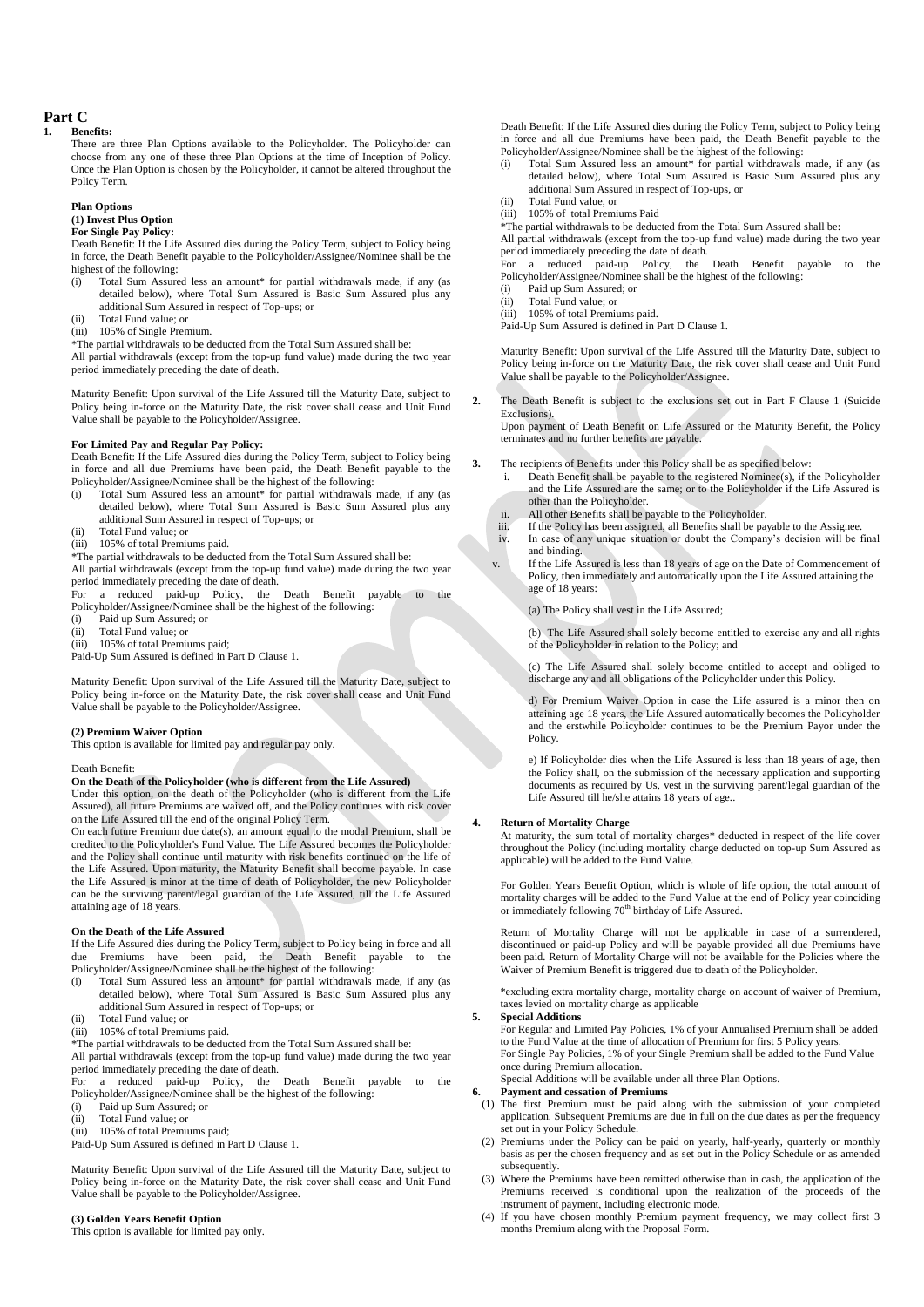- (5) The Premiums that fall due in the same financial year can be paid in advance. However, where the Premium due in one financial year is paid in advance in earlier financial year, we may collect the same for a maximum period of three months in advance of the due date of the Premium.
- (6) Any Regular Premiums paid before the Due Date will be deemed to have been received on the Due Date for that Regular Premium. No Units will be allocated before reaching the respective due dates, for the Premiums which are paid before the due date.
- (7) If you have chosen more than one Fund, we will split the allocation in accordance with your instructions before we allocate Units in each Fund.
- (8) A grace period of 30 days, where the mode of payment of Premium is other than monthly, and 15 days in case of monthly mode, is allowed for the payment of each renewal Premium after the first Premium. We will not accept part payment of the Premium. During the grace period, policy is considered to be in-force with the risk cover without any interruption.
- (9) A Premium will be deemed to remain unpaid if the Premium amount has not been realised by us. If any Premium remains unpaid after the expiry of Grace Period, all risk covers will cease and your Policy will be discontinued as described under Part D Clause 1 (Policy Discontinuance and Revival).
- (10)Premiums are payable by You without any obligation on us to issue a reminder notice to You.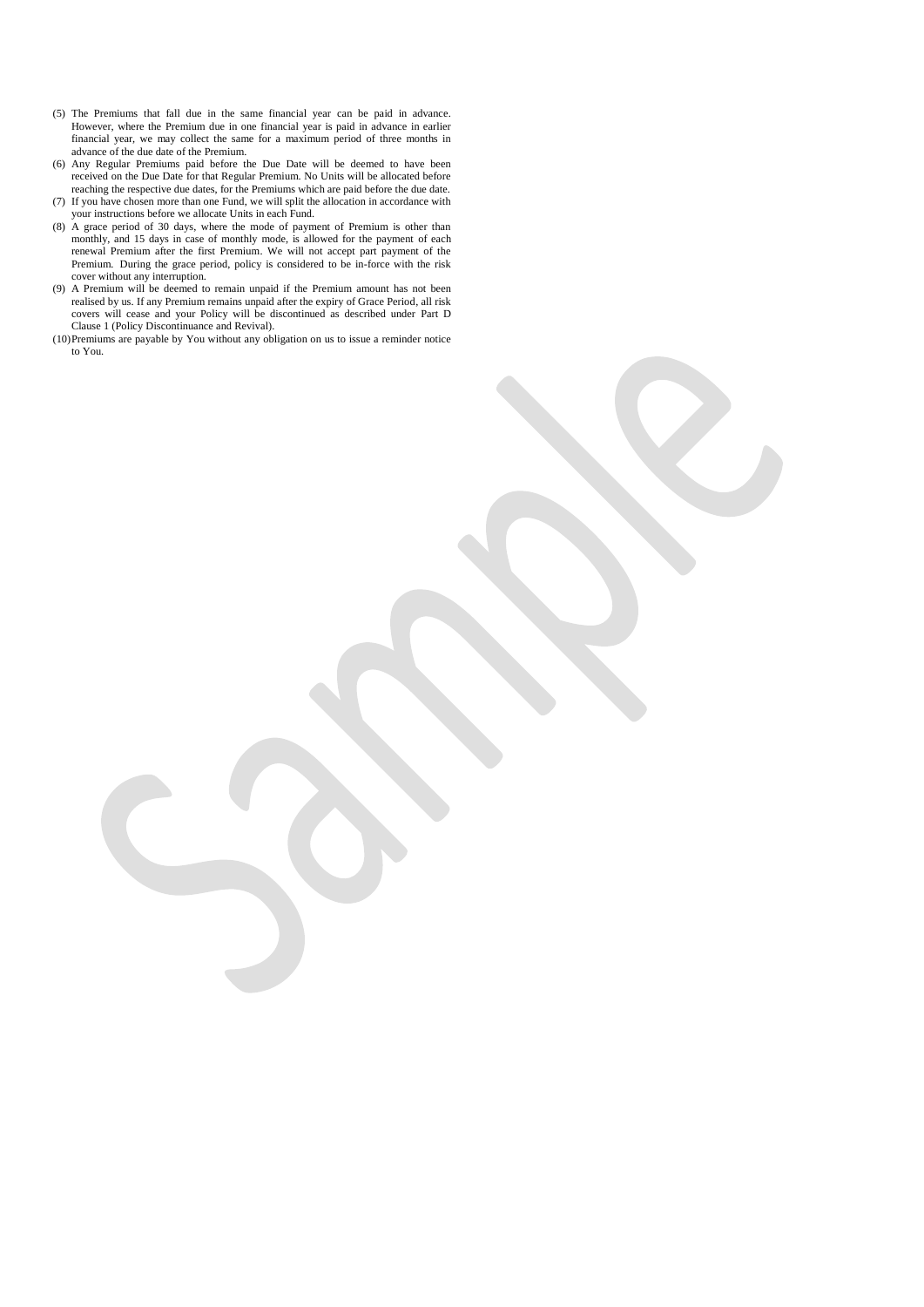# **Part D**<br>1. **Po**

#### **1. Policy Discontinuance due to Non Payment of Premiums and Revival**

**The product shall have a lock-in period of five years from the date of inception of the policy.**

#### **(1) Discontinuance**

### **Discontinuance of the policy during lock-in period**

- a) **For other than single premium policies,** upon expiry of the grace period, in case of discontinuance of policy due to non-payment of premium, the fund value after deducting the applicable discontinuance charges shall be credited to the discontinued policy fund and the risk cover and rider cover, if any, shall cease.
- b) Such discontinuance charges shall not exceed the charges, stipulated in "Charges" section of this document. All such discontinued policies shall be provided a revival period of three years from date of first unpaid premium. On such discontinuance, the company will communicate the status of the policy, within three months of the first unpaid premium, to the policyholder and provide the option to revive the policy within the revival period of three years.
	- i. In case the policyholder opts to revive but does not revive the policy during the revival period, the proceeds of the discontinued policy fund shall be paid to the policyholder at the end of the revival period or lock-in period whichever is later. In respect of revival period ending after lock-in period, the policy will remain in discontinuance fund till the end of revival period. The Fund management charges of discontinued fund will be applicable during this period and no other charges will be applied.
	- ii. In case the policyholder does not exercise the option as set out above, the policy shall continue without any risk cover and rider cover, if any, and the policy fund shall remain invested in the discontinuance fund. At the end of the lock-in period, the proceeds of the discontinuance fund shall be paid to the policyholder and the policy shall terminate.
	- iii. However, the policyholder has an option to surrender the policy anytime and proceeds of the discontinued policy shall be payable at the end of lock-in period or date of surrender whichever is later.
- **c) In case of Single premium policies,** the policyholder has an option to surrender any time during the lock-in period. Upon receipt of request for surrender, the fund value, after deducting the applicable discontinuance charges, shall be credited to the discontinued policy fund.
	- i. Such discontinuance charges shall not exceed the charges stipulated in "Charges" section of this document.
	- ii. The policy shall continue to be invested in the discontinued policy fund and the proceeds from the discontinuance fund shall be paid at the end of lock-in period. Only fund management charge can be deducted from this fund during this period. Further, no risk cover shall be available on such policy during the discontinuance period.

The minimum guaranteed interest rate applicable to the 'Discontinued Policy Fund' shall be as per the prevailing regulations and is currently 4% p.a. The proceeds of the discontinued policy shall be refunded only upon completion of the lock-in period.

Proceeds of the discontinued policies means the fund value as on the date the policy was discontinued, after addition of interest computed at the interest rate stipulated as above.

#### **Discontinuance of the policy after the lock-in period completion of the 5 years from commencement of the policy**

#### **a) For other than Single Premium Policies:**

- i. Upon expiry of the grace period, in case of discontinuance of policy due to nonpayment of premium after lock-in period, the policy shall be converted into a reduced paid up policy with the paid-up sum assured i.e. original sum assured multiplied by the total number of premiums paid to the original number of premiums payable as per the terms and conditions of the policy. The policy shall continue to be in reduced paid-up status without rider cover, if any. All charges as per terms and conditions of the policy shall be deducted during the revival period. However, the mortality charges shall be deducted based on the reduced paid up sum assured only.
- On such discontinuance, the company will communicate the status of the policy, within three months of the first unpaid premium, to the policyholder and provide the following options:
	- 1. To revive the policy within the revival period of three years, or
	- 2. Complete withdrawal of the policy.
- iii. In case the policyholder opts for (1) above but does not revive the policy during the revival period, the fund value shall be paid to the policyholder at the end of the revival period.
- In case the policyholder does not exercise any option as set out above, the policy shall continue to be in reduced paid up status. At the end of the revival period the proceeds of the policy fund shall be paid to the policyholder and the policy shall terminate.
- However, the policyholder has an option to surrender the policy anytime and proceeds of the policy fund shall be payable.

b) **In case of Single Premium Policies**, the policyholder has an option to surrender the policy any time. Upon receipt of request for surrender, the fund value as on date of surrender shall be payable.

#### (2) **Revival of Discontinued Policies**

#### **The revival period for this product is three years from date of first unpaid premium.**

#### **Revival of a Discontinued Policy during lock-in Period:**

- a) Where the policyholder revives the policy in accordance with Board approved Underwriting policy, the policy shall be revived restoring the risk cover, along with the investments made in the segregated funds as chosen by the policyholder, out of the discontinued fund, less the applicable charges as in sub-section (b) below, in accordance with the terms and conditions of the policy.
- b) At the time of revival:
	- i. all due and unpaid premiums which have not been paid shall be payable without charging any interest or fee.
	- ii. policy administration charge and premium allocation charge as applicable during the discontinuance period shall be levied. Guarantee charges, if applicable during the discontinuance period, shall be deducted provided the guarantee continues to be applicable. No other charges shall be levied.
	- iii. the discontinuance charges deducted at the time of discontinuance of the policy shall be added back to the fund.

#### **Revival of a Discontinued Policy after lock-in Period:**

a) The policyholder can revive the policy subject to BAUP. Where the policyholder revives the policy, the policy shall be revived restoring the original risk cover in accordance with the terms and conditions of the policy.

#### b) At the time of revival:

- i. all due and unpaid premiums under base plan which have not been paid shall be payable without charging any interest or fee. The policyholder also has the option to revive the rider.
- premium allocation charge as applicable shall be levied. The guarantee charges shall be deducted, if guarantee continues to be applicable.
- iii. No other charges shall be levied.

#### **2. Fund Switches**:

- (1) You can ask us to switch the Funds in which your Units are held. To do this, we will first cancel all of your existing Units. We will then use the proceeds from the cancelled Units, after deducting the applicable charge, to buy Units in your chosen Fund or Funds.
- (2) You may choose any investment linked Fund which is available to this product and which we have not withdrawn or closed.
- (3) We may delay switching Funds in line with Part F Clause 7 (Force Majeure).<br>3. Partial Withdrawals:

### **3. Partial Withdrawals:**

- (1) You have the option of making Partial Withdrawals at any time after the first 5 years, subject to the Life Assured being at least 18 years of age.
- (2) You can also submit a request for systematic (recurring) partial withdrawals during the Policy Term by specifying the amount, frequency and duration of withdrawal.
- (3) Top-up premiums once paid cannot be withdrawn from the fund for a period of 5 years from the date of payment of the Top-up premium, except in case of complete surrender of the Policy
- (4) The partial withdrawals shall not be allowed which would result in termination of a contract.
- (5) The partial withdrawals with respect to the fund values from the base premiums shall only be counted for the purpose of adjusting the sum assured to be payable on death. Partial withdrawals made from the top-up premiums shall not be deducted for this purpose.
- (6) Following a Partial Withdrawal, the Policy continues to be in-force and all benefits under Part C Clause 1 and conditions remain unaltered.
- We will deduct any taxes and/or levies from payments if we are required to do so by the relevant authorities.
- (8) We may delay making a payment from the Funds in line with Part F Clause 7 (Force Majeure).

#### **4. Top-Up:**

You have the option of paying top-up Premiums at any time before the last 5 years subject to the total top-up Premiums not exceeding the sum total of the regular/limited Premiums paid at that point of time or initial Single Premium paid. Top-Up Premium will carry a Sum Assured of 125% of the amount of Top-Up Premium.

- **5. Settlement Option:**
- (1) The Policyholder has the option to take the Fund value payable as Maturity Benefit under Part C above in periodical instalments over a settlement period which may extend to a maximum of 5 years after the Maturity Date subject to terms and conditions mentioned below.
- (2) To be eligible to avail the settlement option, the Fund Value at Maturity should be greater than or equal to Rs 1 Lakh.
- (3) The Policyholder shall be given a choice to decide the payout frequency and the settlement period at the time of opting for the settlement option. The payout frequency and the settlement period once selected cannot be altered any time. The proportion of units redeemed per instalment shall be the number of units available at instalment payout date divided by the number of outstanding instalments.
- (4) The first instalment shall be payable on the date of maturity.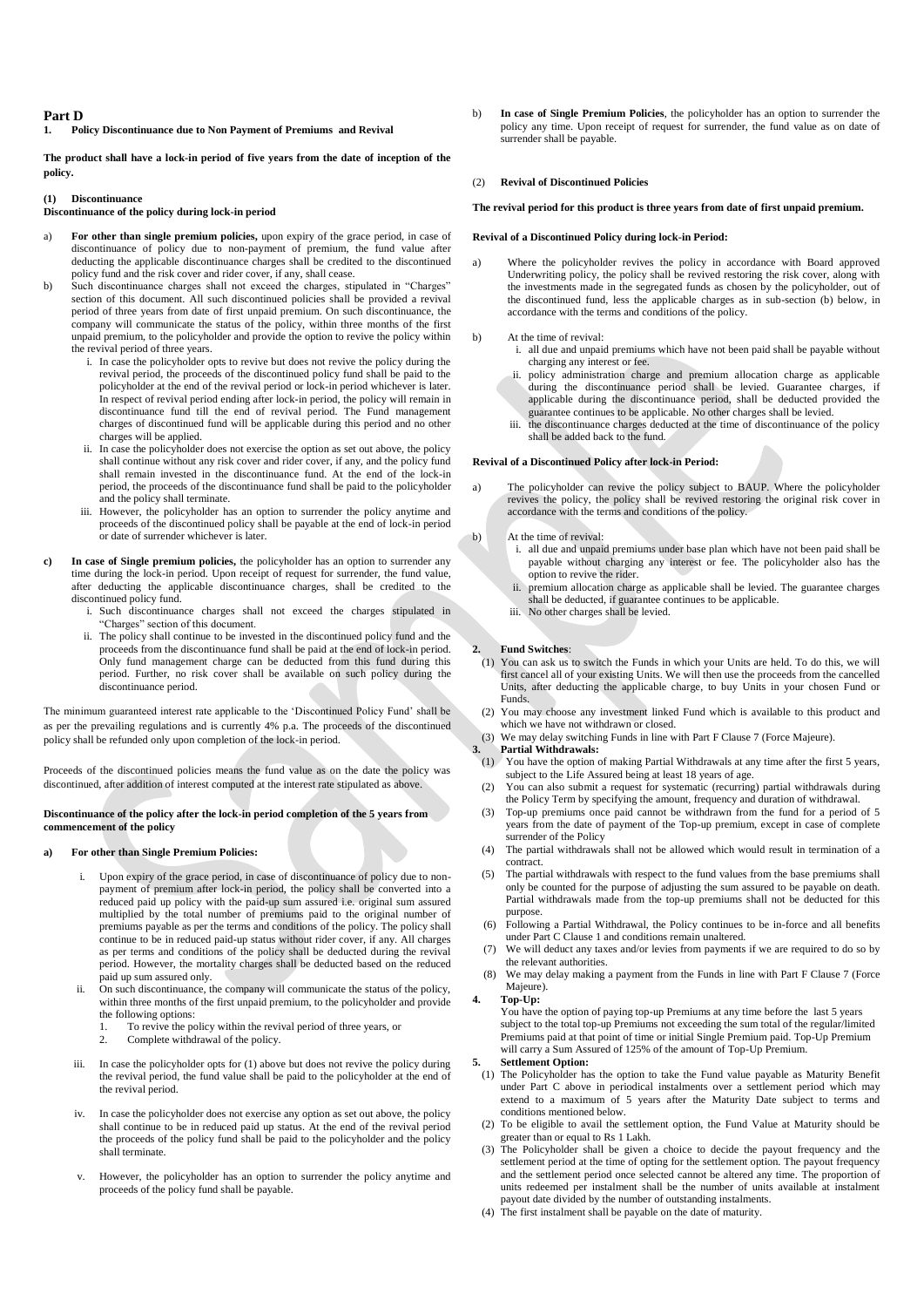- (5) In case of settlement period after maturity, the risk cover will be maintained at 105% of the total premiums paid. Accordingly, mortality charges will be deducted. The death benefit shall be the higher of:
	- Total Fund value as on date of death
	- <sup>1</sup> 105% of Total premiums paid
- (6) The charges levied on the Fund during the settlement period are the Fund Management Charge, Switching Charge and Mortality charges, if any. The company will not levy any other charges.
- (7) The Policyholder will be unable to exercise any partial withdrawals during the settlement period. Switches will be allowed during the Settlement period.
- (8) During the settlement period, the Policyholder shall have an option to withdraw the entire fund value at any time.
- (9) No further benefits will be payable after this payment.

# **6. Premium Redirection:**

- (1) The Funds in which new Premiums are invested can be changed at any time. You can ask for some or all of your future Premiums to be allocated to Units in different Funds that are available to this product. Premiums will only be applied as per the revised instructions if we accept those instructions before the Cut-off time for that Premium.
- (2) We will act on instructions to change the Fund choice for future Premiums subject to receipt of all necessary information required to process the change of Fund and our satisfaction that the information received is correct.

#### **7. Loans**

There is no facility of loan available from us under this Policy.

### **8. Free Look Cancellation**

In case you are not agreeable to any of the provisions stated in the Policy, you have the option to return the Policy to us stating the reasons thereof, within 15 days from the date of receipt of the Policy. If you have purchased your Policy through Distance Marketing mode, this period will be 30 days. On receipt of your letter along with the original Policy document (original Policy Document is not required for policies in dematerialised form), we shall arrange to refund you the value of units allocated to you on date of receipt of request plus the unallocated part of Premium plus charges levied by cancellation of units, subject to deduction of the proportionate risk charges for the period on cover and the expenses incurred by us for medical examination and stamp duty (if any).

#### **9. Change of address and contact details**

In case of change of address, the Policyholder is required to provide timely intimation to the Company supported by the required address proofs to enable the Company to carry out the change of address in its systems. The onus of intimation of change of address lies with the Policyholder. An updated contact detail of the Policyholder will ensure that correspondences from the Company are correctly addressed to the Policyholder at the latest updated address.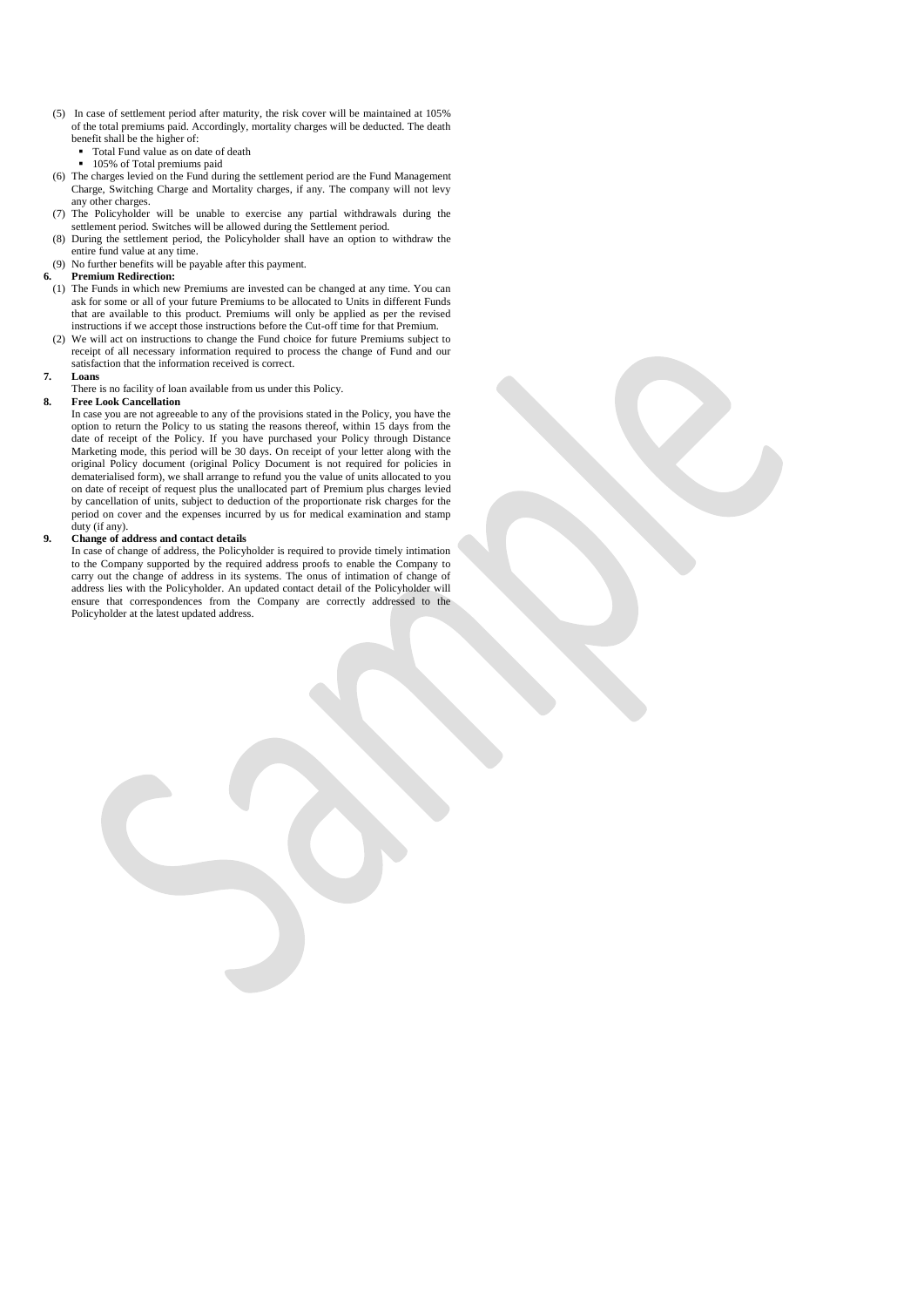# **Part E**

# **1. Charges:**

- We reserve the right to review our charging structure at any time. Proper notification of any changes would be made to the Authority and prior approval will be sought before any change is made.
- (1) Premium Allocation Charge:
- Nil.
- (2) Policy Administration Charge:

Nil.

- (3) Fund Management Charge:
	- The Fund Management Charge is 0.80% p.a of the Fund Value for Liquid Fund, Bond Plus Fund & Secure Advantage Fund and 1.35% p.a. of the Fund Value for all other Funds, charged daily.This charge can be changed by Us subject to the maximum cap allowed by Authority. The Fund Management Charge for Discontinued Policy Fund shall be 0.50% p.a.
- (4) Mortality Charge:

Mortality charge is calculated as the Sum at Risk multiplied by the appropriate risk benefit charge rate. This charge will be deducted monthly by cancellation of units. The Sum at Risk is Death Benefit less Fund Value. The Sum at Risk for Premium Waiver Option will be Present Value of Future Premiums discounted at 5%.

- The Mortality Charges are specified in Appendix-1. (5) Discontinuance Charges:
- Nil.
- (6) Statutory Charges:
- The Statutory Charges shall include taxes and levies as applicable on or in respect of this Policy. This tax will be determined by the Government of India in accordance with legislation applicable at the time of providing service.
- (7) Premium Redirection Charges:
- There are no Premium Redirection Charges under this Policy.
- (8) Switching Charges:
- There are no Switching Charges under this Policy. (9) Partial Withdrawal Charges:
- There are no Partial Withdrawal Charges under this Policy.
- **2. Investment Linked Fund**
- (1) The Policyholder may choose to invest in one or more Fund options.
	- (i) Fund descriptions of the Funds currently available are listed below, the same may be revised in future. Appendix-2 enumerates investment pattern of such Funds in the tabular format.
		- a) Balanced Fund The Balanced Fund aims to generate high returns through a dynamic allocation of investments in Debt and Equity Instruments so as to combine the stability of Debt instruments with the long term capital appreciation potential of Equities.
		- b) Blue Chip Fund- The Blue Chip Fund aims to provide medium to long term capital appreciation by investing in a portfolio of predominantly large cap companies which can perform through economic and market cycles. The Fund will invest at least 80% of its assets in companies which have a market capitalization greater than the company with the least weight in BSE100 index. The Fund may also invest up to 20% in Money Market Instruments/Cash and Deposits.
		- c) Diversified Equity Fund The Diversified Equity Fund aims to generate long term capital appreciation by investing in high potential companies across the market cap spectrum while taking active asset allocation calls in Equity, Government Securities, Money Market Instruments, Cash etc.
		- d) Bond Fund The Bond Fund aims to dynamically manage the allocation between Government Securities, Fixed Income instruments, Money Market instruments and Cash with the intent to dynamically manage the duration at a level that delivers superior risk adjusted returns.
		- e) Discovery Fund The Fund aims to deliver long term growth of capital by investing predominantly in mid-cap companies. The fund will invest up to 100% in mid-cap stocks which are defined as stocks with market cap falling within the market capitalisation range in the underlying benchmark Nifty free float midcap index (getting renamed as Nifty Midcap 100 index). The fund can also invest up to 25% of the portfolio in stocks falling outside the mid-cap index market cap range. The fund may also invest up to 10% of the portfolio in fixed income instruments, money market instruments, cash, deposits and liquid mutual funds.
		- Liquid Fund The Liquid fund invests 100% in bank deposits and high quality short-term money market instruments. The fund is designed to be cash secure and has a very low level of risk; However unit prices may occasionally go down due to the use of short-term money market instruments.
		- g) Equity Advantage Fund The Fund aims to deliver long term growth of capital through diversified investments in equity and equity linked securities of companies across the market capitalisation spectrum. The fund may also invest upto 20% of the portfolio in fixed income instruments, money market instruments, cash, deposits and liquid mutual funds.
		- Opportunities Fund The Fund aims to generate long term capital appreciation by investing predominantly in mid cap stocks which are likely to be the blue chips of tomorrow. The Fund will invest in stocks which have a market capitalization equal to or lower than the market capitalization of the highest weighted stock in the NSE CNX Midcap Index. The Fund may also invest up to 20% in Money Market instruments/Cash and Deposits.
		- Bond Plus Fund The fund aims to deliver steady returns from investments in high grade fixed income instruments which will be enhanced by investments in equity securities and instruments and investment trusts. The allocation to the equity securities and instruments and investment trusts will help enhance the returns from the fund over a medium term horizon.
		- j) Secure Advantage Fund The fund aims to invest predominantly in high grade corporate bonds to deliver steady returns from the higher interest accruals. The fund may invest some portion of the funds in Government securities and money market instruments for liquidity and safety.

All the above Fund(s) may also invest in Interest Rate derivatives such as Interest Rate Swaps, Forward Rate agreements and such other derivative instruments as may be introduced from time to time in the markets for the purpose of hedging and portfolio yield enhancement and other uses as may be permitted under the IRDAI regulations and guidelines (INV-GLN-008-2004-05).

The definition of Money Market Instruments is as given in the IRDAI (Investment) Regulations 2016 (1st August 2016).

In all the above Funds, Deposits means deposits issued by Banks included in the Second Schedule to the Reserve Bank of India Act 1934, or a Primary Dealer duly recognised by Reserve Bank of India as such. (IRDAI (Investment) Regulations 2016, Section 3 (b) (3)).

- (2) Unit Prices will be published on our Company's website, on the Life Insurance Council's Website and in leading national dailies
- (3) You can, through a secured login, access the value of policy wise units held by you in the format as per Form D02 prescribed under IRDAI Investment Regulations, 2016
- (4) The Unit Price of a unit linked fund shall be computed as: • Market Value of investment held by the Fund plus the value of any current assets
	- less the value of any current liabilities & provisions, if any
	- Divided by the number of Units existing at the valuation date (before any Units are redeemed or created) The resulting price will be rounded to the nearest Re. 0.0001.
- (5) Your Premium is utilized to purchase Units of investment linked Funds for the Policy. In any investment linked Fund, all Units are of equal value. You will not hold the Units directly and the assets of each Fund will belong to us.
- (6) The assets that the Funds invest in will be selected by us at our sole discretion at all times.
- (7) We may close, withdraw, modify, split or combine Funds or introduce new Funds with prior approval from the Authority, if required. 'Withdraw' means no further payments will be accepted into the Fund, while any existing Units held in the Fund will continue to be allocated. 'Close' means We will encash all the Units, which exist for a Fund and terminate the Fund.
- (8) Where We close or withdraw a Fund, We will notify You, three months in advance that, We will switch any existing units in that Fund ('original fund')and / or apply any future Premiums which would have been applied to that original Fund to another Fund that has, in our opinion, the closest investment objectives to the original Fund. During the three month notice period, You can switch to any other available Fund.
- We will not allocate Units in any investment-linked Fund unless assets equivalent to those Units are added at the same time to the Fund. We will also not withdraw assets from any such Fund (except to meet the deductions described below in this Clause) unless units equivalent to those assets are cancelled at the same time. Units will only be cancelled in any such Fund under the terms as specified in the Schedule of Charges, and assets equivalent to the cancelled units will be withdrawn from the same Fund at the same time.
- (10)We will add the income from the assets of an investment linked Fund to that Fund.
- (11)We can deduct from the assets of an investment linked Fund the amounts that are required to cover:
	- expenses, taxes and levies in respect of or due to the buying and selling of assets; ii. part or all of any taxes and levies or other statutory/regulatory charge on us
	- allocated to the Fund; and iii. the Fund Management Charges described in the Schedule of Charges.
- (12)Risks of Investment in the Funds:
	- i. The Premiums paid in the Linked Insurance Policies are subject to investment risks associated with capital markets and the Unit Prices may go up or down based on the performance of the Fund and factors influencing the capital market and You are responsible for the decisions made.
	- ii. HDFC Life Insurance Company Limited is only the name of the Insurance Company and HDFC Life Click 2 Wealth is only the name of the linked insurance product and does not, in any way, indicate the quality of the product or its future prospects or the returns.
	- iii. The various Funds offered under this Policy are the names of the Funds and do not in any way indicate the quality of the Funds, their future prospects or the returns.
	- iv. There is no assurance that the objectives of any of the Funds will be achieved.
	- The past performance of any of the Funds does not indicate the future performance of these Funds.
- **3. Applicability of Unit Prices**
- (1) The allocation and redemption of Units for various transactions would be at the Unit Prices as described below:

| <b>Type of Transaction</b>                                                                               | <b>Applicable Unit Prices</b><br>(Where transaction is received<br>before Cut-off time)                                                |  |  |
|----------------------------------------------------------------------------------------------------------|----------------------------------------------------------------------------------------------------------------------------------------|--|--|
| First Premium deposit received by<br>way of local cheque or pay order or<br>demand drafts payable at par | Unit Price of the date of commencement<br>of the Policy                                                                                |  |  |
| First Premium deposit received by<br>way of outstation cheque                                            | Unit Price of the date of commencement<br>of the Policy or date of realisation of the<br>amount by the Company, whichever is<br>later. |  |  |
| Renewal Premiums received by way<br>of Direct Debit, ECS, credit card, etc.                              | Unit Price of the due date of Premium<br>payment or actual receipt of Premium<br>whichever is later.                                   |  |  |
| Renewal Premiums received by way<br>of local cheque                                                      | Unit Price at the date of receipt of<br>instruction or the due date, whichever is<br>later.                                            |  |  |
| Renewal Premiums received by way<br>of outstation cheque                                                 | Unit Price at the date of receipt of<br>instrument or the due date or the date of<br>realisation of the<br>the<br>amount<br>by         |  |  |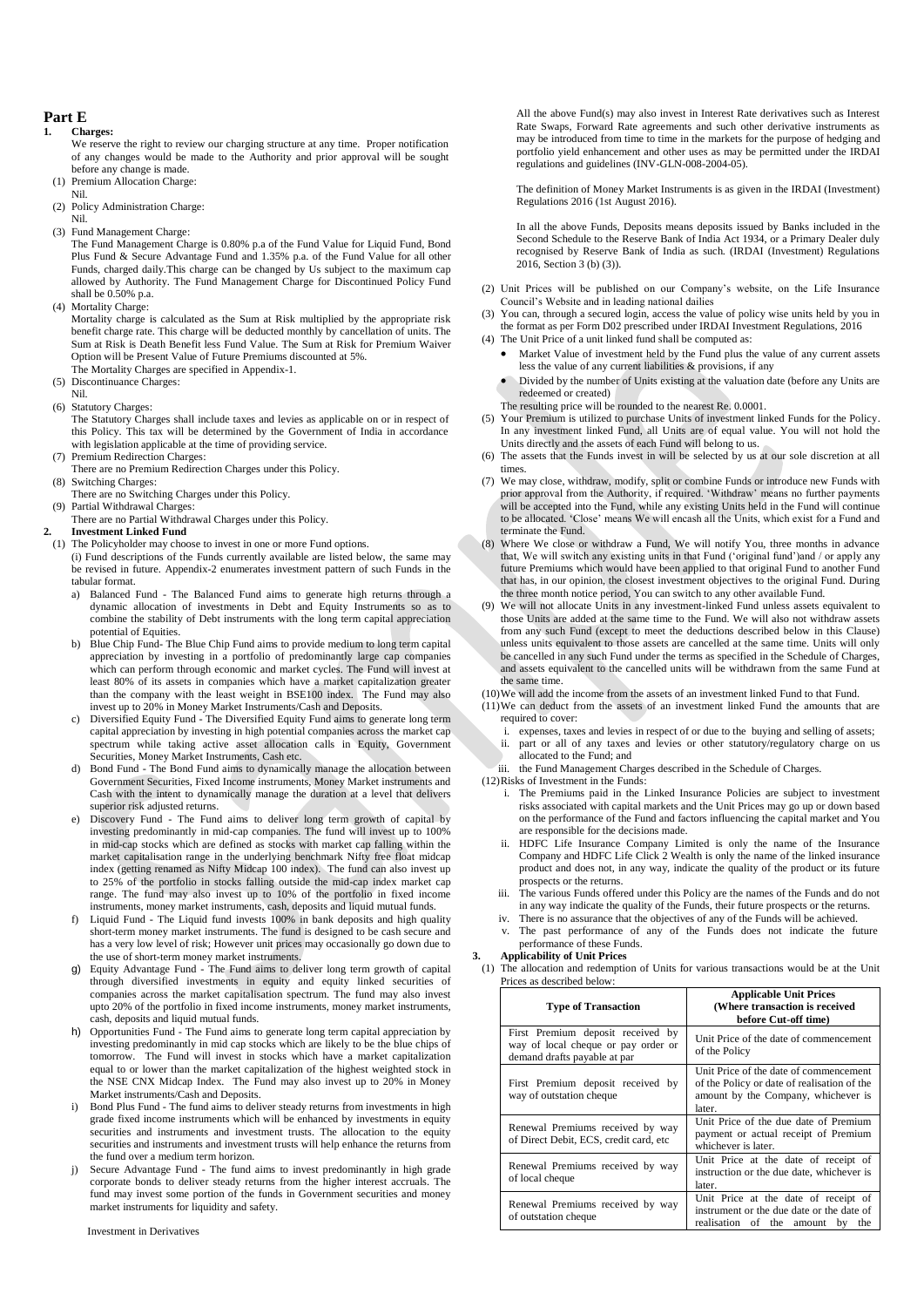| <b>Type of Transaction</b>                                                   | <b>Applicable Unit Prices</b><br>(Where transaction is received<br>before Cut-off time)                                                                                                                              |
|------------------------------------------------------------------------------|----------------------------------------------------------------------------------------------------------------------------------------------------------------------------------------------------------------------|
|                                                                              | Company, whichever is later.                                                                                                                                                                                         |
| Partial<br>(i f)<br>Withdrawal<br>applicable)<br>Fund Switch (if applicable) | Unit Price of the date of receipt of the<br>request.                                                                                                                                                                 |
| Free Look Cancellation<br>Death Claim                                        | Unit Price of the date of receipt of the<br>or intimation of claim.<br>request<br>(Intimation for the purpose of claim<br>must be in writing or any other manner<br>as decided by the Company from time<br>to time). |
| Surrender                                                                    | Unit Price of date of receipt of the<br>request.                                                                                                                                                                     |
| Transfer to the Discontinued Policy<br>Fund                                  | Unit Price of the date of<br>Policy<br>discontinuance.                                                                                                                                                               |
| Charges                                                                      | Unit Prices of the effective date the<br>Charges are deducted.                                                                                                                                                       |

(2) If the transaction request is received after the Cut-off time, then Unit Prices of the next date or in case of prepayment of renewal Premium, Unit Price of the due date, shall be applicable.

(3) If the same day or the next day or the transaction due date is not a valuation date, then we shall apply the Unit Price of the next immediate valuation date.

(4) In the event of the new application or proposal received on the last day of the financial year, the Unit Price of that day would be applicable. The Cut-off time shall not be applicable for such transactions.

(5) The Units allocated shall be reversed in case of the non-realisation of the Premium amount.

(6) We shall follow norms stated above for any transactions which are not specifically mentioned herein but involve allocation and redemption of Units.

#### **APPENDIX – 1 Mortality Charges Effective Date: < RCD**

**Mortality Charges** Mortality Charges are calculated every month based on the age of the Life Assured and on the date the charge is due. These charges are calculated as specified in Schedule of Charges.

| <b>Age Last</b><br><b>Birthday</b> | <b>Risk Charge</b> | <b>Age Last</b><br><b>Risk Charge</b><br><b>Birthday</b> |                  |  |
|------------------------------------|--------------------|----------------------------------------------------------|------------------|--|
| $\overline{0}$                     | 1.007              | 53                                                       | 6.791            |  |
| $\mathbf{1}$                       | 1.007              | 54                                                       | 7.514            |  |
| $\overline{2}$                     | 1.007              | 55                                                       | 8.264            |  |
| 3                                  | 0.517              | 56                                                       | 9.033            |  |
| $\overline{\mathbf{4}}$            | 0.298              | 57                                                       | 9.818            |  |
| 5                                  | 0.897              | 58                                                       | 10.616           |  |
| 6                                  | 0.167              | 59                                                       | 11.432           |  |
| 7                                  | 0.164              | 60                                                       | 12.278           |  |
| 8                                  | 0.184              | 61                                                       | 13.166           |  |
| 9                                  | 0.227              | 62                                                       | 14.114           |  |
| 10                                 | 0.292              | 63                                                       | 15.142           |  |
| 11                                 | 0.375              | 64                                                       | 16.271           |  |
| 12                                 | 0.472              | 65                                                       | 17.525           |  |
| 13                                 | 0.574              | 66                                                       | 18.927           |  |
| 14                                 | 0.675              | 67                                                       | 20.499           |  |
| 15                                 | 0.768              | 68                                                       | 22.264           |  |
| 16                                 | 0.847              | 69                                                       |                  |  |
| 17                                 | 0.912              | 70                                                       | 26.464           |  |
| 18                                 | 0.961              | 71                                                       | 28.945<br>31.715 |  |
| 19                                 | 0.996              | 72                                                       |                  |  |
| 20                                 | 1.016              | 73                                                       | 34.802           |  |
| 21                                 | 1.027              | 74                                                       | 38.233           |  |
| 22                                 | 1.031              | 75                                                       | 42.043           |  |
| 23                                 | 1.030              | 76                                                       | 46.267           |  |
| 24                                 | 1.026              | $\overline{77}$                                          | 50.948           |  |
| 25                                 | 1.024              | 78                                                       | 56.126           |  |
| 26                                 | 1.024<br>79        |                                                          | 61.854           |  |
| 27                                 | 1.027              | 80                                                       | 68.184           |  |
| 28                                 | 1.036              | 81                                                       | 75.172           |  |
| 29                                 | 1.052              | 82                                                       | 82.885           |  |
| 30                                 | 1.075              | 83                                                       | 91.390           |  |
| 31                                 | 1.106              | 84                                                       | 100.761          |  |
| 32                                 | 1.146              | 85                                                       | 111.077          |  |
| 33                                 | 1.195              | 86                                                       | 122.420          |  |
| 34                                 | 1.254              | 87                                                       | 134.878          |  |
| 35                                 | 1.322              | 88                                                       | 148.541          |  |
| 36                                 | 1.403              | 89                                                       | 163.503          |  |
| 37                                 | 1.494              | 90                                                       | 179.858          |  |

| 38 | 1.598 | 91  | 197.699 |
|----|-------|-----|---------|
| 39 | 1.716 | 92  | 217.118 |
| 40 | 1.848 | 93  | 238.202 |
| 41 | 1.997 | 94  | 261.032 |
| 42 | 2.166 | 95  | 285.677 |
| 43 | 2.358 | 96  | 312.194 |
| 44 | 2.580 | 97  | 340.625 |
| 45 | 2.837 | 98  | 370.992 |
| 46 | 3.136 | 99  | 403.293 |
| 47 | 3.485 | 100 | 437.506 |
| 48 | 3.890 | 101 | 473.582 |
| 49 | 4.354 | 102 | 511.445 |
| 50 | 4.880 | 103 | 550.994 |
| 51 | 5.466 | 104 | 592.106 |
| 52 | 6.105 |     |         |

**Current Annual Mortality Charge Rates**

All rates are per Rs. 1,000 of Sum Insured

**Maximum Mortality Charge Rates**

Mortality Rates stated above are guaranteed for the term of your Policy.

#### **APPENDIX – 2 Investment Pattern in tabular format FUND COMPOSITION**

|                                                                                     | <b>FUND COMPOSITION</b> |                         |           |               |
|-------------------------------------------------------------------------------------|-------------------------|-------------------------|-----------|---------------|
| FUND NAME, SFIN and OBJECTIVE                                                       |                         | <b>ASSET CLASS</b>      |           | RISK &        |
|                                                                                     | Money                   | Government              | Equity &  | RETURN        |
|                                                                                     | Market                  | Securities.             | Investme  | <b>RATING</b> |
|                                                                                     | Instruments.            | <b>Fixed Income</b>     | nt Trusts |               |
|                                                                                     | Cash &                  | Instruments &           |           |               |
|                                                                                     | Deposits*,              | <b>Bonds</b>            |           |               |
|                                                                                     | Liquid                  |                         |           |               |
|                                                                                     | mutual                  |                         |           |               |
|                                                                                     | funds**                 |                         |           |               |
|                                                                                     |                         | <b>FUND COMPOSITION</b> |           |               |
| Diversified Equity Fund                                                             | 0% to 40%               | 0% to 40%               | 60%       | Very          |
| ULIF05501/08/13DivrEqtyFd101                                                        |                         |                         | to        | High          |
| generate long term capital<br>To                                                    |                         |                         | 100%      |               |
| appreciation by investing in high                                                   |                         |                         |           |               |
| potential companies across the                                                      |                         |                         |           |               |
| market cap spectrum                                                                 |                         |                         |           |               |
| <b>Blue Chip Fund</b>                                                               | 0% to 20%               | $\overline{a}$          | 80%       | Very          |
| ULIF03501/01/10BlueChipFd101                                                        |                         |                         | to        | High          |
| Exposure to large -cap equities $\&$                                                |                         |                         | 100%      |               |
| equity related instruments                                                          |                         |                         |           |               |
| <b>Balanced Fund</b>                                                                | 0% to 20%               | 0% to 60%               | 40%       | Moderat       |
| ULIF03901/09/10BalancedFd101                                                        |                         |                         | to        | e to          |
| Dynamic<br>Equity<br>exposure<br>$t_{\Omega}$<br>enhance the returns while the Debt |                         |                         | 80%       | High          |
| allocation reduces the volatility of                                                |                         |                         |           |               |
| returns                                                                             |                         |                         |           |               |
| <b>Bond Fund</b>                                                                    | 0% to 60%               | 40% to                  | ä,        | Moderat       |
| ULIF05601/08/13Bond Funds101                                                        |                         | 100%                    |           | e             |
| Active allocation across all fixed                                                  |                         |                         |           |               |
| income instruments                                                                  |                         |                         |           |               |
| Discovery Fund                                                                      | 0% to 10%               | 0% to 10%               | 90%       | Very          |
| ULIF06618/01/18DiscvryFnd101                                                        |                         |                         | to        | high          |
| term capital<br>Long<br>growth<br>by                                                |                         |                         | 100%      |               |
| investing predominantly in mid-cap                                                  |                         |                         |           |               |
| companies. The fund may invest                                                      |                         |                         |           |               |
| upto 25% of the portfolio in stocks                                                 |                         |                         |           |               |
| outside<br>mid-cap<br>the<br>index                                                  |                         |                         |           |               |
| capitalisation range. Upto 10% of                                                   |                         |                         |           |               |
| the fund may be invested in Fixed                                                   |                         |                         |           |               |
| income instruments, money market                                                    |                         |                         |           |               |
| instruments, cash,<br>deposits<br>and                                               |                         |                         |           |               |
| Liquid mutual funds.                                                                |                         |                         |           |               |
| <b>Equity Advantage Fund</b>                                                        | 0% to 20%               | 0% to 20%               | 80%       | Very          |
| ULIF06723/03/18EqtyAdvtFd101                                                        |                         |                         | to        | High          |
| Long term capital growth through                                                    |                         |                         | 100%      |               |
| diversified<br>investments<br>in                                                    |                         |                         |           |               |
| companies<br>across<br>the<br>market                                                |                         |                         |           |               |
| capitalisation spectrum. Upto 20%                                                   |                         |                         |           |               |
| of the fund may be invested in Fixed                                                |                         |                         |           |               |
| income instruments, money market<br>instruments.<br>cash,<br>deposits<br>and        |                         |                         |           |               |
| Liquid mutual funds.                                                                |                         |                         |           |               |
| <b>Liquid Fund</b>                                                                  | 0%<br>to                |                         |           | Very          |
| ULIF00102/01/04LiquidFund101                                                        | 100%                    |                         |           | Low           |
| The Liquid fund invests 100% in                                                     |                         |                         |           |               |
| bank deposits and high<br>quality                                                   |                         |                         |           |               |
| short-term<br>money<br>market                                                       |                         |                         |           |               |
| instruments                                                                         |                         |                         |           |               |
|                                                                                     |                         |                         |           |               |
|                                                                                     |                         |                         |           |               |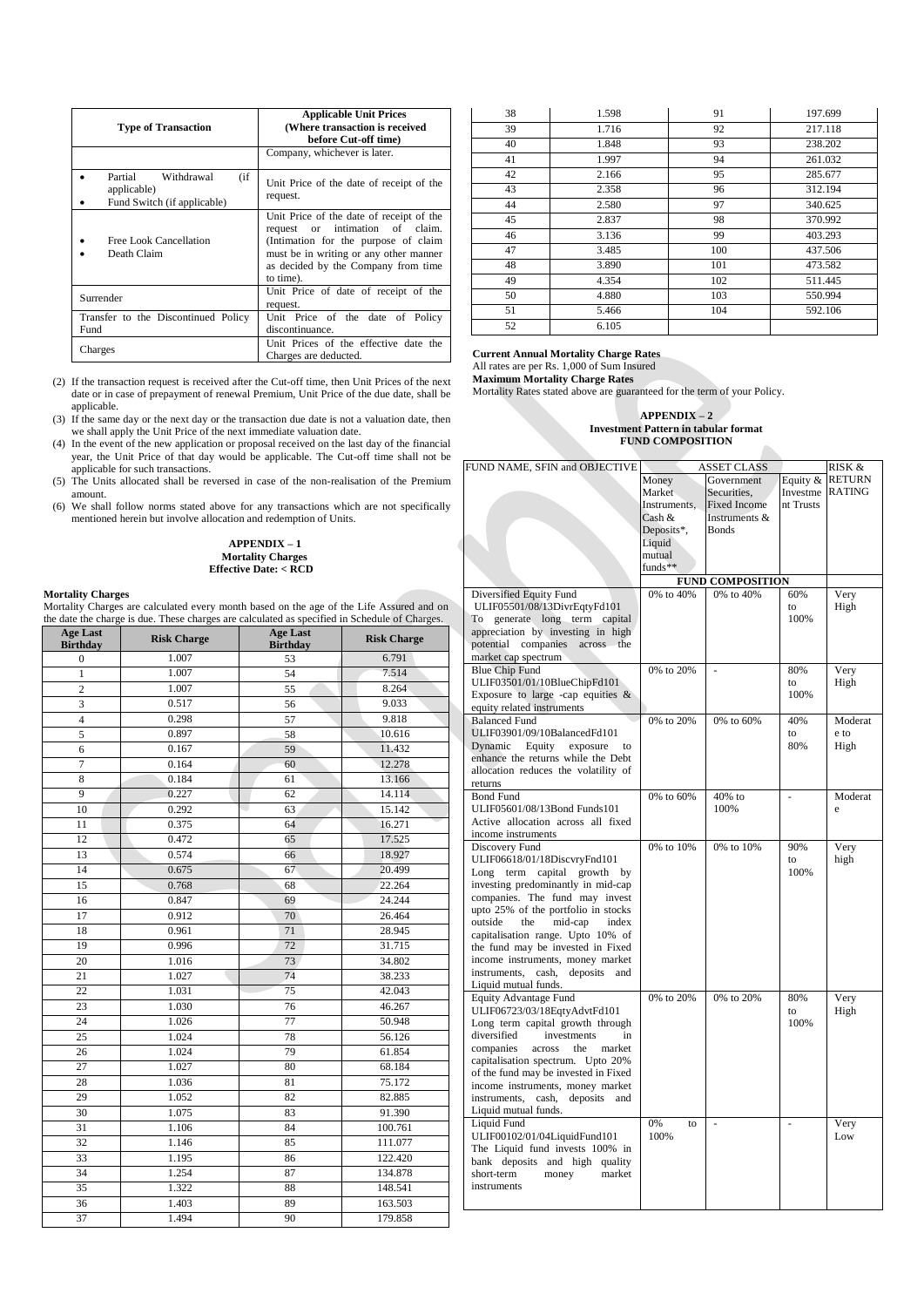| FUND NAME, SFIN and OBJECTIVE         |              | RISK &<br><b>ASSET CLASS</b> |           |               |
|---------------------------------------|--------------|------------------------------|-----------|---------------|
|                                       | Money        | Government                   | Equity &  | <b>RETURN</b> |
|                                       | Market       | Securities.                  | Investme  | <b>RATING</b> |
|                                       | Instruments, | <b>Fixed Income</b>          | nt Trusts |               |
|                                       | Cash $\&$    | Instruments &                |           |               |
|                                       | Deposits*,   | <b>Bonds</b>                 |           |               |
|                                       | Liquid       |                              |           |               |
|                                       | mutual       |                              |           |               |
|                                       | $funds**$    |                              |           |               |
|                                       |              | <b>FUND COMPOSITION</b>      |           |               |
| <b>Opportunities Fund</b>             | 0% to 20%    |                              | 80%       | Very          |
| ULIF03601/01/10OpprtntyFd101          |              |                              | to        | High          |
| Exposure to mid $-cap$ equities &     |              |                              | 100%      |               |
| equity related instruments            |              |                              |           |               |
| <b>Bond Plus Fund</b>                 | 0% to 20%    | 30%<br>to                    | $0\%$ to  | Moderat       |
| ULIF06814/06/19BondPlusFd101          |              | 100%                         | 50%       | ė<br>to       |
| Steady returns from interest accruals |              |                              |           | High          |
| high grade bonds<br>from<br>and       |              |                              |           |               |
| moderate duration risk which will     |              |                              |           |               |
| be enhanced with exposures to         |              |                              |           |               |
| equity securities and instruments     |              |                              |           |               |
| and investment trusts                 |              |                              |           |               |
| Secure Advantage Fund                 | 0 to 40%     | 60%<br>to                    |           | Moderat       |
| ULIF06914/06/19SecAdvFund101          |              | 100%                         |           | e             |
| Steady returns from interest accruals |              |                              |           |               |
| high grade<br>from<br>bonds<br>and    |              |                              |           |               |
| duration<br>risk<br>moderate<br>as    |              |                              |           |               |
| investments are limited to bonds      |              |                              |           |               |
| residual<br>having<br>maturity<br>not |              |                              |           |               |
| exceeding 6 years                     |              |                              |           |               |

The asset allocation for the Discontinued Policy Fund (SFIN:ULIF05110/03/11DiscontdPF101) shall be as per the prevailing regulatory requirements. Currently, the asset allocation is as follows:

(i) Money Market Instruments: 0% to 40% (ii) Government Securities: 60% to 100%.

#### **4. Systematic Transfer Plan**

- A Policyholder can choose to avail Systematic Transfer Plan described as follows: Policyholder can invest all or some part of his investment in Bond Fund, Liquid Fund and transfer a fixed amount in regular monthly instalments into any one of the following funds: Diversified Equity Fund, Blue Chip Fund, Discovery Fund,
- Balanced Fund, Equity Advantaged Fund or Opportunities Fund. (ii) The transfer will be done in 12 equal instalments. The transfer date can be either 1st or 15th of every month as chosen by the Policyholder.
- (iii) At the time of transfer, the required number of Units will be withdrawn from the fund chosen, at the applicable Unit value, and new Units will be allocated in the chosen destination fund.
- (iv) The Systematic Transfer Plan will be regularly processed for the Policyholder till the Company is notified, through a written communication, to discontinue the same. Systematic Transfer Plan will not apply if the source Fund Value is less than the chosen transfer amount.
- (v) No additional charges apply on selecting Systematic Transfer Plan.
- (vi) This strategy will be available only in the single and annual mode of payment.

### **Part F**

**1. Suicide Exclusions**

In case of death due to suicide within 12 months from the date of commencement of the policy or from the date of revival of the policy, as applicable, the nominee or the beneficiary of the policyholder shall be entitled to the fund value, as available on the date of intimation of death.

Further any charges other than Fund Management Charges (FMC) and guarantee charges recovered subsequent to the date of death shall be added back to the fund value as available on the date of intimation of death.

In case of death of the proposer, where proposer is different than life assured in the Premium Waiver option, due to suicide within 12 months, the Policy shall continue without the benefit of waiver of future premiums.

#### **2. Alterations**

- (1) The following alterations are available under this Policy: a)Fund Switches, b)Premium redirections, c) premium frequency, d)increase in premium payment term and e) increase in Policy term. The Premium paying frequency can be changed subject to the minimum Premium conditions.
- (2) The Annualised Premium, Sum Assured (other than the Policy becoming reduced paidup) and Plan Option as specified in the Policy Schedule cannot be changed at any time. There can be no change in the fund options under the systematic transfer plan. The Policy Term and the Premium Paying Term cannot be decreased but can be increased subject to boundary conditions.
- (3) In case You have not provided proof of age of the Life Assured with the Proposal, You will be required to furnish such proof of age of the Life Assured as is acceptable to us and have the age admitted. In the event the age so admitted ("Correct Age") during the Policy Term is found to be different from the age declared in the Proposal, without prejudice to our rights and remedies including those under the Insurance Act, 1938 as amended from time to time, we shall take one of the following actions (i) if the Correct Age makes the Life Assured ineligible for this Policy, we will offer him suitable plan as per our Underwriting norms. If you do not wish to opt for the alternative plan or if it

is not possible for us to grant any other plan, the Policy will stand cancelled from the date of issuance and the Fund Value will be returned and the Policy will terminate thereafter; or (ii) if the Correct Age makes the Life Assured eligible for the Policy, the revised mortality charges as per the Correct Age will be recovered from the next Policy Anniversary date. There could be a revision in the Sum Assured also depending on the Correct Age of the Life Assured. The provisions of Section 45 of the Insurance Act, 1938 shall be applicable.

# **3. Claim Procedure**

- (1) Maturity Benefit: The Maturity Benefit will be paid if and only if:
	- The Policy has matured and the Life Assured is alive on the Maturity Date, ii. No claim has been made on the Policy,
	- iii. The Policy has not been discontinued or surrendered or cancelled or terminated, and
	- iv. All relevant documents including the original Policy document in support of your claim have been provided to the Company (original Policy Document is not required for policies in dematerialised form).
		- Basic documentation for maturity claims:
		- Original Policy document
		- b. NEFT mandate / discharge voucher
		- c. NEFT supporting
		- d. KYC documents
- (2) Death Benefit: The Death Benefit will be paid if and only if:
	- i. The death of the Life Assured has occurred before the Maturity Date,
	- ii. The standard Policy provisions specified in Part F Clause 1 (Suicide Exclusions) and Part F Clause 8 (Incorrect Information and Non Disclosure) are not attracted, iii. The Policy has not been discontinued or surrendered or cancelled or terminated,
	- and
	- iv. All relevant documents in support of the claim have been provided to the Company. These would normally include the following:

### Basic documentation for death claims:

- Completed claim form, (including NEFT details and bank account proof as specified in the claim form):
- b. Original Policy (original Policy Document is not required for policies in dematerialised form);
- c. Original or copy Death Certificate issued by Municipal Authority/ Gram Panchayat / Tehsildar (attested by issuing authority); d. Claimant's identity and residence proof.
- 
- Additional records (if death is due to natural causes):

Original or copy of past and current medical records (Indoor case paper, admission notes, discharge summary) attested by Hospital authorities.

Additional records (if death is due to un-natural causes):

- a. Original or copy of First Information Report, Police Panchnama report attested by Police authorities; and
- b. Original or copy of Postmortem report attested by Hospital authority.

#### Note:

- a. In case original documents are submitted, attestation on the document by authorities is not required.
- b. Depending on the circumstances of the death, further documents may be called for as we deem fit.

The claim is required to be intimated to us within a period of 90 days from the date of death. However, we may condone the delay in claim intimation, if any, where the delay is proved to be for reasons beyond the control of the claimant.(3)

#### **4. Nomination**

The Policyholder can nominate a person/ persons in accordance with Section 39 of the Insurance Act, 1938 as amended from time to time. Simplified version of the provisions of Section 39 is enclosed in Annexure II for reference

#### **5. Assignment**

The Policyholder can assign or transfer of a policy in accordance with Section 38 of the Insurance Act, 1938 as amended from time to time. Simplified version of the provisions of Section 38 is enclosed in Annexure I for reference.

# **6. Force Majeure**

- We shall value the funds on each day for which the financial markets are open. However, we may value the funds less frequently in extreme circumstances external to us i.e. in force majeure events, where the value of the assets is too uncertain. In such circumstances, we may defer the valuation of assets for up to 30 days until we are certain that the valuation of funds can be resumed.
- (2) We shall inform IRDAI of such deferment in the valuation of assets. During the continuance of the force majeure events, all request for servicing the policy including policy related payment shall be kept in abeyance.
- (3) We shall continue to invest as per the fund mandates mentioned under the clause Part  $E -$  Appendix 2. However, we reserve the right to change the exposure of all/any part of fund to money market instruments [as defined under Regulations 2(j) of IRDAI (Investment) Regulations, 2016] in circumstances mentioned under points (1 and 2) above. The exposure of the fund as per the fund mandates mentioned under the clause Part E – Appendix 2 shall be reinstated within reasonable timelines once the force majeure situation ends.
- (4) Few examples of circumstances referred to in Point (1) and (2) above are:
- i. When one or more stock exchanges which provide a basis for valuation of the assets of the fund are closed other than for ordinary holidays.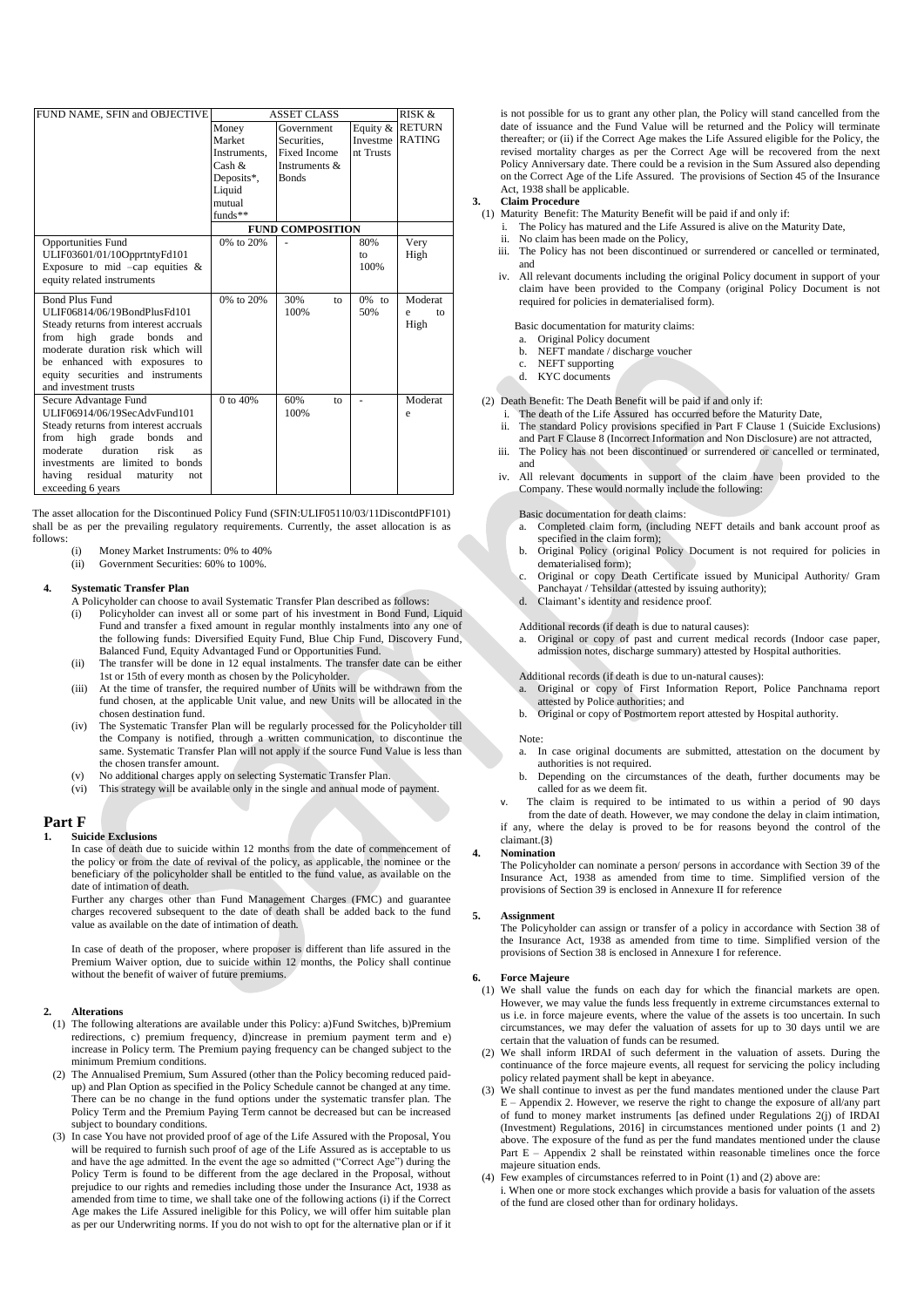ii. When, as a result of political, economic, monetary or any circumstances which are not in our control, the disposal of the assets of the fund would be detrimental to the interests of the continuing Policyholders.

iii. In the event of natural calamities, strikes, war, civil unrest, riots and bandhs

- iv. In the event of any force majeure or disaster that affects our normal functioning.
- (5) In such an event, an intimation of such force majeure event shall be uploaded on our website for information.

### **7. Incorrect Information and Non-Disclosure**

- (1) Fraud, misrepresentation and forfeiture would be dealt with in accordance with provisions of Section 45 of the Insurance Act 1938 as amended from time to time. Simplified version of the provisions of Section45 is enclosed in Annexure III for reference
- **8. Modification, Amendment, Re-enactment of or to the Insurance laws and rules, regulations, guidelines, clarifications, circulars etc. thereunder** 
	- (1) This Policy is subject to-
		- (i) The Insurance Act, 1938,
		- (ii) Amendments, modifications (including re-enactment) as may be made from time to time, and

(iii) Other such relevant Regulations, Rules, Laws, Guidelines, Circulars, Enactments etc as may be introduced thereunder from time to time.

- (2) We reserve the right to change any of these Policy Provisions / terms and conditions in accordance with changes in applicable Regulations or Laws or if it becomes impossible or impractical to enact the provision / terms and conditions.
- (3) We are required to obtain prior approval from the Authority before making any material changes to these provisions, except for changes of regulatory / statutory nature.
- (4) We reserve the right to require submission by You of such documents and proof at all life stages of the Policy as may be necessary to meet the requirements under Antimoney Laundering/Know Your Customer norms and as may be laid down by Authority and other regulators from time to time.

# **9. Jurisdiction:**

This Policy shall be governed by the laws of India and the Indian Courts shall have jurisdiction to settle any disputes arising under the Policy.

#### **10. Notices**

Any notice, direction or instruction given to Us, under the Policy, shall be in writing and delivered by hand, post, facsimile or from registered electronic mail ID to:

HDFC Life Insurance Company Limited, 11<sup>th</sup>Floor, Lodha Excelus, Apollo Mills Compound, N.M. Joshi Marg, Mahalaxmi, Mumbai - 400011. Registered Office: Lodha Excelus, 13<sup>th</sup>Floor, Apollo Mills Compound, N.M. Joshi

Marg, Mahalaxmi, Mumbai - 400011.

Helpline number: 18602679999 (Local charges apply) E-mail: service@hdfclife.com

Or such other address as may be informed by Us.

Similarly, any notice, direction or instruction to be given by Us, under the Policy, shall be in writing and delivered by hand, post, courier, facsimile or registered electronic mail ID to the updated address in the records of the Company.

You are requested to communicate any change in address, to the Company supported by the required address proofs to enable the Company to carry out the change of address in its systems. The onus of intimation of change of address lies with the Policyholder. An updated contact detail of the Policyholder will ensure that correspondences from the Company are correctly addressed to the Policyholder at the latest updated address.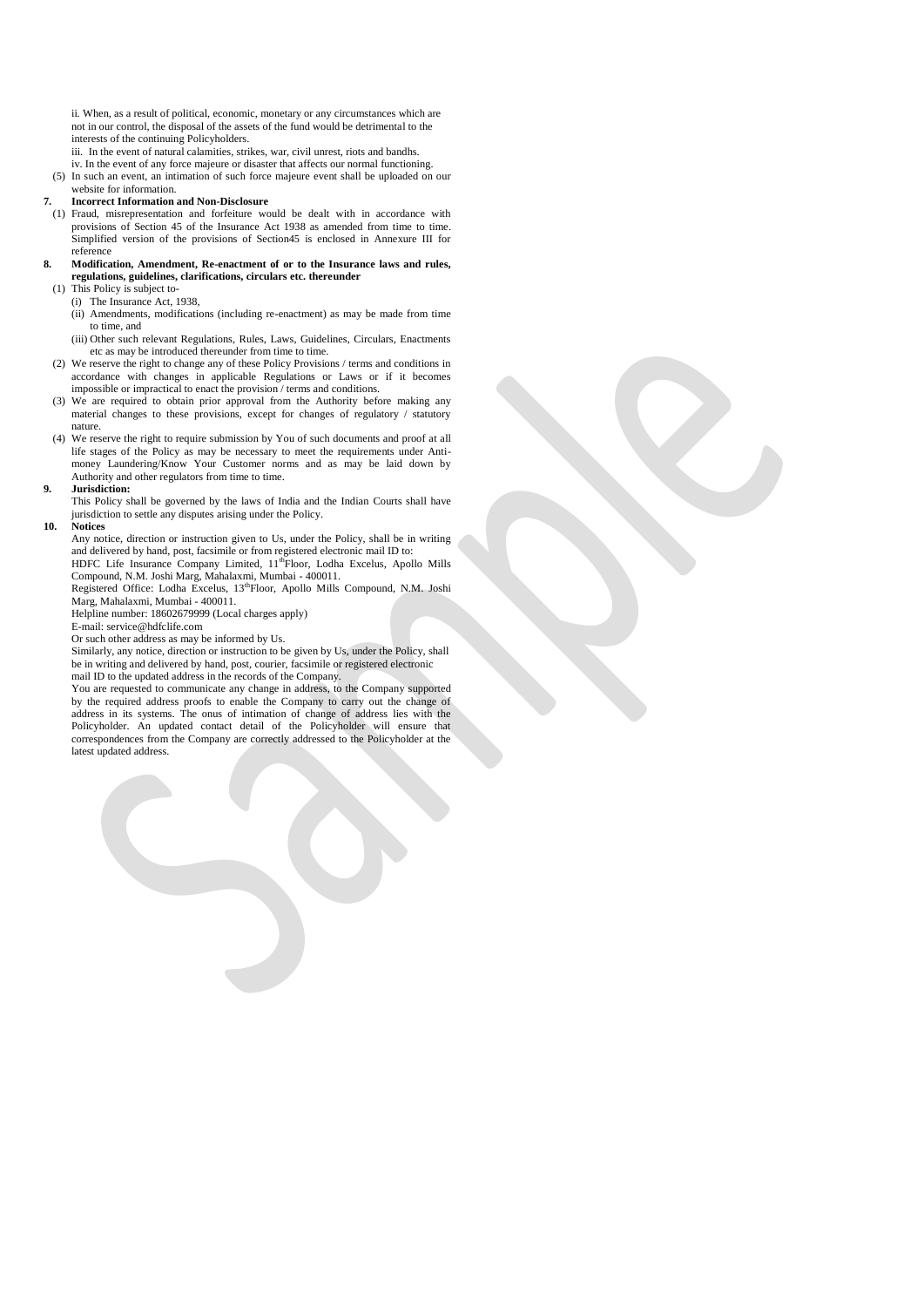#### **Part G (Grievance Redress Mechanism)**

#### **1. Complaint Resolution Process**

(i) The customer can contact us on the below mentioned address or at any of our branches in case of any complaint/ grievance: Grievance Redressal Officer HDFC Life Insurance Company Limited 11th Floor, Lodha Excelus, Apollo Mills Compound,

N. M. Joshi Marg, Mahalaxmi, Mumbai, Maharashtra - 400011

Tel: 022-67516666, Helpline number: 18602679999 (Local charges apply) E-mail[: service@hdfclife.com](mailto:service@hdfclife.com)

(ii) All grievances (Service and sales) received by the Company will be responded to within the prescribed regulatory Turn Around Time (TAT) of 15 days.

(iii) Written request or email from the registered email id is mandatory.

- (iv) If required, we will investigate the complaints by taking inputs from the customer over the telephone or through personal meetings.
- (v) We will issue an acknowledgement letter to the customer within 3 working days of the receipt of complaint.
- $(vi)$  The acknowledgement that is sent to the customer has the details of the complain number, the Policy number and the Grievance Redressal Officer's name who will be handling the complaint of the customer.
- (vii) If the customer's complaint is addressed within 3 days, the resolution communication will also act as the acknowledgment of the complaint.
- (viii) The final letter of resolution will offer redressal or rejection of the complaint along with the appropriate reason for the same.
- (ix) In case the customer is not satisfied with the decision sent to him or her, he or she may contact our Grievance Redressal Officer within 8 weeks of the receipt of the communication at any of the touch points mentioned in the document, failing which, we will consider the complaint to be satisfactorily resolved.
- The following is the escalation matrix in case there is no response within the prescribed timelines or if you are not satisfied with the response. The number of days specified in the below- mentioned escalation matrix will be applicable from the date of escalation.

| Level                                                 | <b>Designation</b>                                        | <b>Response Time</b> |  |  |
|-------------------------------------------------------|-----------------------------------------------------------|----------------------|--|--|
| 1st Level                                             | <b>Associate Vice President</b><br>$-$ Customer Relations | 10 working days      |  |  |
| 2nd Level (for response<br>not received from Level 1) | Sr. Vice President -<br><b>Customer Relations</b>         | 7 working days       |  |  |

us.

(xi) If you are not satisfied with the response or do not receive a response from us within 15 days, you may approach the Grievance Cell of IRDAI on the following contact details:

- IRDAI Grievance Call Centre (IGCC) TOLL FREE NO: 155255/ 18004254732
- Email ID: complaints@irda.gov.in
- Online- You can register your complaint online at http://www.igms.irda.gov.in/
- Address for communication for complaints by fax/paper: General Manager Consumer Affairs Department – Grievance Redressal Cell Insurance Regulatory and Development Authority of India Sy No. 115/1, Financial District, Nanakramguda, Gachibowli, Hyderabad – 500 032
- 2. In the event you are dissatisfied with the response provided by us, you may approach the Insurance Ombudsman in your region. The details of the existing offices of the Insurance Ombudsman are provided below. You are requested to refer to the IRDAI website at "www.irdai.gov.in" for the updated details.

### **A. Details and addresses of Insurance Ombudsman**

|   | Office of the<br><b>Contact Details</b> |                                                                                                                                                                                                                             | Areas of                                                                                |  |
|---|-----------------------------------------|-----------------------------------------------------------------------------------------------------------------------------------------------------------------------------------------------------------------------------|-----------------------------------------------------------------------------------------|--|
|   | Ombudsman                               |                                                                                                                                                                                                                             | Jurisdiction                                                                            |  |
| ŗ | AHMEDABAD                               | Office of the Insurance Ombudsman, Jeevan<br>Prakash Building, 6th floor, Tilak Marg,<br>Relief Road, Ahmedabad - 380 001.                                                                                                  | Gujarat, Dadra &<br>Nagar Haveli,<br>Daman and Diu                                      |  |
|   |                                         | Tel.: 079 - 25501201/02/05/06<br>Email: bimalokpal.ahmedabad@ecoi.co.in                                                                                                                                                     |                                                                                         |  |
|   | <b>BHOPAL</b>                           | Office of the Insurance Ombudsman, Janak<br>Vihar Complex, 2nd Floor, 6, Malviya<br>Nagar, Opp. Airtel Office, Near New<br>Market, Bhopal - 462 003.                                                                        | Madhya Pradesh &<br>Chhattisgarh                                                        |  |
|   |                                         | Tel.: 0755 - 2769201 / 2769202 Fax: 0755 -<br>2769203                                                                                                                                                                       |                                                                                         |  |
|   |                                         | Email: bimalokpal.bhopal@ecoi.co.in                                                                                                                                                                                         |                                                                                         |  |
|   | <b>BHUBANESHWAR</b>                     | Office of the Insurance Ombudsman, 62,<br>Forest park, Bhubneshwar - 751 009.                                                                                                                                               | Orissa                                                                                  |  |
|   |                                         | Tel.: 0674 - 2596461/2596455 Fax: 0674 -<br>2596429<br>Email: bimalokpal.bhubaneswar@ecoi.co.in                                                                                                                             |                                                                                         |  |
|   | <b>BENGALURU</b>                        | Office of the Insurance Ombudsman, Jeevan<br>Soudha Building, PID No. 57-27-N-19<br>Ground Floor, 19/19, 24th Main Road, JP<br>Nagar, Ist Phase, Bengaluru - 560 078.                                                       | Karnataka                                                                               |  |
|   |                                         | Tel.: 080 - 26652048 / 26652049<br>Email: bimalokpal.bengaluru@ecoi.co.in                                                                                                                                                   |                                                                                         |  |
|   | CHANDIGARH                              | Office of the Insurance Ombudsman, S.C.O.<br>No. 101, 102 & 103, 2nd Floor, Batra<br>Building, Sector $17 - D$ , Chandigarh $- 160$<br>017.                                                                                 | Punjab, Haryana,<br>Himachal Pradesh,<br>Jammu & Kashmir<br>, Chandigarh                |  |
|   |                                         | Tel.: 0172 - 2706196 / 2706468 Fax: 0172 -<br>2708274<br>Email: bimalokpal.chandigarh@ecoi.co.in                                                                                                                            |                                                                                         |  |
|   | <b>CHENNAI</b>                          | Office of the Insurance Ombudsman, Fatima<br>Akhtar Court, 4th Floor, 453, Anna Salai,<br>Teynampet, CHENNAI - 600 018.<br>Tel.: 044 - 24333668 / 24335284 Fax: 044 -<br>24333664<br>Email: bimalokpal.chennai@ecoi.co.in   | Tamil Nadu,<br>Pondicherry Town<br>and Karaikal<br>(which are part of<br>Pondicherry)   |  |
|   | DELHI                                   | Office of the Insurance Ombudsman, 2/2 A,<br>Universal Insurance Building, Asaf Ali<br>Road, New Delhi - 110 002.                                                                                                           | Delhi                                                                                   |  |
|   |                                         | Tel.: 011 - 23232481 / 23213504<br>Email: bimalokpal.delhi@ecoi.co.in                                                                                                                                                       |                                                                                         |  |
|   | <b>GUWAHATI</b>                         | Office of the Insurance Ombudsman, Jeevan<br>Nivesh, 5th Floor, Nr. Panbazar over bridge,<br>S.S. Road, Guwahati - 781001(ASSAM).<br>Tel.: 0361 - 2632204 / 2602205<br>Email: bimalokpal.guwahati@ecoi.co.in                | Assam, Meghalaya,<br>Manipur, Mizoram,<br>Arunachal Pradesh,<br>Nagaland and<br>Tripura |  |
|   | <b>HYDERABAD</b>                        | Office of the Insurance Ombudsman, 6-2-<br>46, 1st floor, "Moin Court", Lane Opp.<br>Saleem Function Palace, A. C. Guards,<br>Lakdi-Ka-Pool, Hyderabad - 500 004.<br>Tel.: 040 - 67504123 / 23312122 Fax: 040 -<br>23376599 | Andhra Pradesh,<br>Telangana, Yanam<br>and part of<br>Territory of<br>Pondicherry       |  |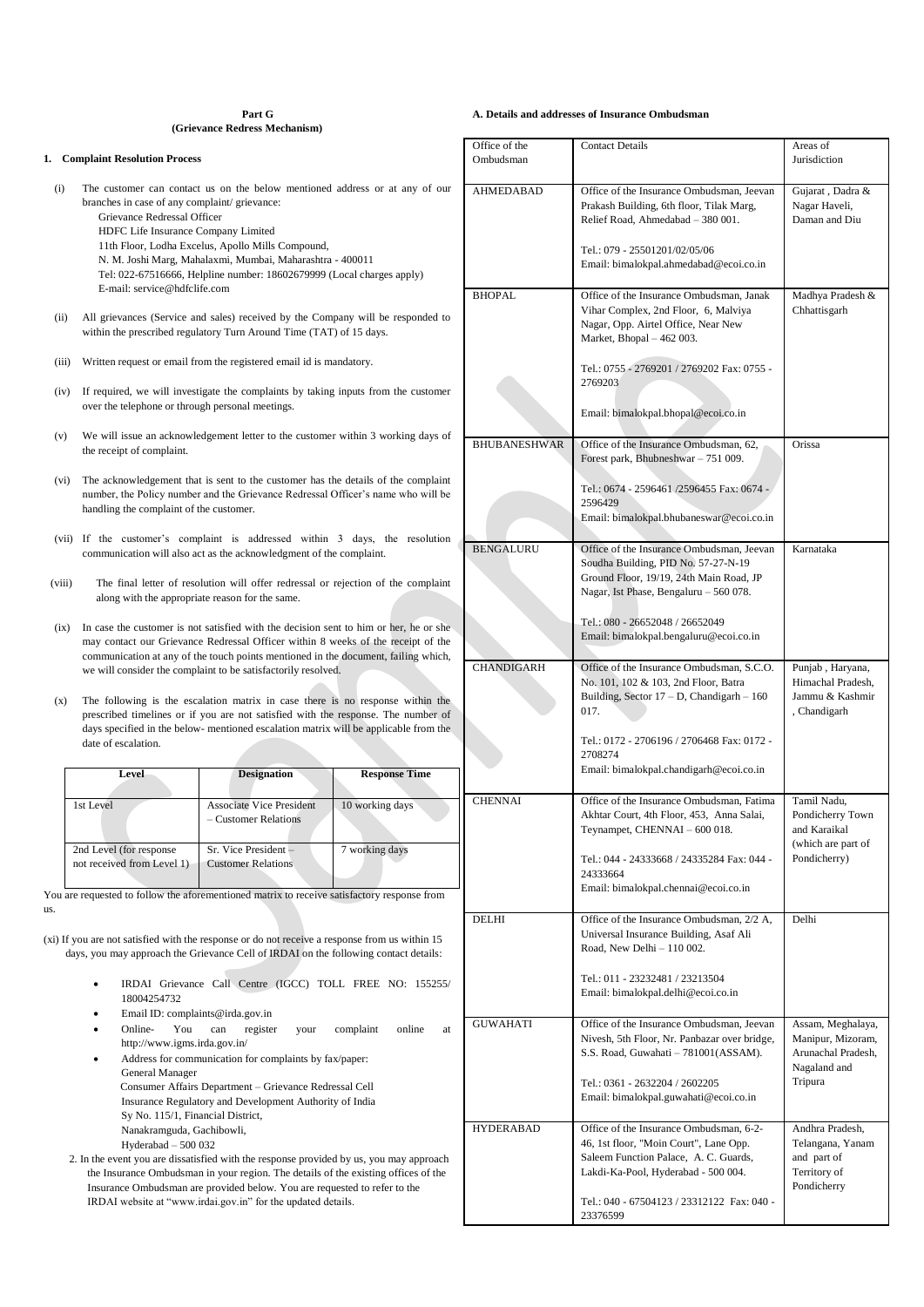|                                   | Email: bimalokpal.hyderabad@ecoi.co.in                                                                                                                                                                                                                                                                                                                       |                                                                                                                                                                                                                                                                                                                                                                                                                                                                                                    |                                                                                                                                                                                                                                                                                                                                                                                                                                                                                                                                                                                                                                                                                                                                                                                                                                                                                                                                                                                                                                                                                                                                                                                                                                                                                                                                                                                                                                                                                                                                                                                                                                                                                                                                                                                                                                                                                                                                                                                                                                                                                                                                                                                                                                                                                                                                                                                                                                                                                                                                                                                                                                                                                                                                                                                                                                                         |                                                                                                                                                                                                                   | Muzaffarnagar,                                                                                                                                                                                                                 |
|-----------------------------------|--------------------------------------------------------------------------------------------------------------------------------------------------------------------------------------------------------------------------------------------------------------------------------------------------------------------------------------------------------------|----------------------------------------------------------------------------------------------------------------------------------------------------------------------------------------------------------------------------------------------------------------------------------------------------------------------------------------------------------------------------------------------------------------------------------------------------------------------------------------------------|---------------------------------------------------------------------------------------------------------------------------------------------------------------------------------------------------------------------------------------------------------------------------------------------------------------------------------------------------------------------------------------------------------------------------------------------------------------------------------------------------------------------------------------------------------------------------------------------------------------------------------------------------------------------------------------------------------------------------------------------------------------------------------------------------------------------------------------------------------------------------------------------------------------------------------------------------------------------------------------------------------------------------------------------------------------------------------------------------------------------------------------------------------------------------------------------------------------------------------------------------------------------------------------------------------------------------------------------------------------------------------------------------------------------------------------------------------------------------------------------------------------------------------------------------------------------------------------------------------------------------------------------------------------------------------------------------------------------------------------------------------------------------------------------------------------------------------------------------------------------------------------------------------------------------------------------------------------------------------------------------------------------------------------------------------------------------------------------------------------------------------------------------------------------------------------------------------------------------------------------------------------------------------------------------------------------------------------------------------------------------------------------------------------------------------------------------------------------------------------------------------------------------------------------------------------------------------------------------------------------------------------------------------------------------------------------------------------------------------------------------------------------------------------------------------------------------------------------------------|-------------------------------------------------------------------------------------------------------------------------------------------------------------------------------------------------------------------|--------------------------------------------------------------------------------------------------------------------------------------------------------------------------------------------------------------------------------|
| <b>JAIPUR</b><br><b>ERNAKULAM</b> | Office of the Insurance Ombudsman, Jeevan<br>Nidhi - II Bldg., Gr. Floor, Bhawani Singh<br>Marg, Jaipur - 302 005.<br>Tel.: 0141 - 2740363<br>Email: Bimalokpal.jaipur@ecoi.co.in<br>Office of the Insurance Ombudsman, 2nd<br>Floor, Pulinat Bldg., Opp. Cochin Shipyard,<br>M. G. Road, Ernakulam - 682 015.<br>Tel.: 0484 - 2358759 / 2359338 Fax: 0484 - | Rajasthan<br>Kerala,<br>Lakshadweep,<br>Mahe $-$ a part of<br>Pondicherry                                                                                                                                                                                                                                                                                                                                                                                                                          |                                                                                                                                                                                                                                                                                                                                                                                                                                                                                                                                                                                                                                                                                                                                                                                                                                                                                                                                                                                                                                                                                                                                                                                                                                                                                                                                                                                                                                                                                                                                                                                                                                                                                                                                                                                                                                                                                                                                                                                                                                                                                                                                                                                                                                                                                                                                                                                                                                                                                                                                                                                                                                                                                                                                                                                                                                                         |                                                                                                                                                                                                                   | Oraiyya, Pilibhit,<br>Etawah,<br>Farrukhabad,<br>Firozbad,<br>Gautambodhanagar,<br>Ghaziabad, Hardoi,<br>Shahjahanpur,<br>Hapur, Shamli,<br>Rampur, Kashganj,<br>Sambhal, Amroha,<br>Hathras,<br>Kanshiramnagar,<br>Saharanpur |
|                                   | 2359336<br>Email: bimalokpal.ernakulam@ecoi.co.in                                                                                                                                                                                                                                                                                                            |                                                                                                                                                                                                                                                                                                                                                                                                                                                                                                    | <b>PATNA</b>                                                                                                                                                                                                                                                                                                                                                                                                                                                                                                                                                                                                                                                                                                                                                                                                                                                                                                                                                                                                                                                                                                                                                                                                                                                                                                                                                                                                                                                                                                                                                                                                                                                                                                                                                                                                                                                                                                                                                                                                                                                                                                                                                                                                                                                                                                                                                                                                                                                                                                                                                                                                                                                                                                                                                                                                                                            | Office of the Insurance Ombudsman, 1st<br>Floor, Kalpana Arcade Building, Bazar<br>Samiti Road, Bahadurpur, Patna 800 006.                                                                                        | Bihar, Jharkhand                                                                                                                                                                                                               |
| <b>KOLKATA</b>                    | Office of the Insurance Ombudsman,<br>Hindustan Bldg. Annexe, 4th Floor, 4, C.R.<br>Avenue, KOLKATA - 700 072.<br>Tel.: 033 - 22124339 / 22124340 Fax: 033                                                                                                                                                                                                   | West Bengal,<br>Sikkim, Andaman<br>& Nicobar Islands                                                                                                                                                                                                                                                                                                                                                                                                                                               |                                                                                                                                                                                                                                                                                                                                                                                                                                                                                                                                                                                                                                                                                                                                                                                                                                                                                                                                                                                                                                                                                                                                                                                                                                                                                                                                                                                                                                                                                                                                                                                                                                                                                                                                                                                                                                                                                                                                                                                                                                                                                                                                                                                                                                                                                                                                                                                                                                                                                                                                                                                                                                                                                                                                                                                                                                                         | Tel.: 0612-2680952<br>Email: bimalokpal.patna@ecoi.co.in.                                                                                                                                                         |                                                                                                                                                                                                                                |
| <b>LUCKNOW</b>                    | $-22124341$<br>Email: bimalokpal.kolkata@ecoi.co.in<br>Office of the Insurance Ombudsman, 6th<br>Floor, Jeevan Bhawan, Phase-II, Nawal<br>Kishore Road, Hazratganj, Lucknow - 226<br>001.                                                                                                                                                                    | Districts of Uttar<br>Pradesh : Laitpur,<br>Jhansi, Mahoba,<br>Hamirpur, Banda,                                                                                                                                                                                                                                                                                                                                                                                                                    | <b>PUNE</b>                                                                                                                                                                                                                                                                                                                                                                                                                                                                                                                                                                                                                                                                                                                                                                                                                                                                                                                                                                                                                                                                                                                                                                                                                                                                                                                                                                                                                                                                                                                                                                                                                                                                                                                                                                                                                                                                                                                                                                                                                                                                                                                                                                                                                                                                                                                                                                                                                                                                                                                                                                                                                                                                                                                                                                                                                                             | Office of the Insurance Ombudsman, Jeevan<br>Darshan Bldg., 3rd Floor, C.T.S. No.s. 195<br>to 198, N.C. Kelkar Road, Narayan Peth,<br>Pune $-411$ 030.<br>Tel.: 020-41312555<br>Email: bimalokpal.pune@ecoi.co.in | Maharashtra, Area<br>of Navi Mumbai<br>and Thane<br>excluding Mumbai<br>Metropolitan<br>Region                                                                                                                                 |
| <b>MUMBAI</b>                     | Tel.: 0522 - 2231330 / 2231331 Fax: 0522 -<br>2231310<br>Email: bimalokpal.lucknow@ecoi.co.in<br>Office of the Insurance Ombudsman, 3rd                                                                                                                                                                                                                      | Chitrakoot,<br>Allahabad,<br>Mirzapur,<br>Sonbhabdra,<br>Fatehpur,<br>Pratapgarh,<br>Jaunpur, Varanasi,<br>Gazipur, Jalaun,<br>Kanpur, Lucknow,<br>Unnao, Sitapur,<br>Lakhimpur,<br>Bahraich,<br>Barabanki,<br>Raebareli, Sravasti,<br>Gonda, Faizabad,<br>Amethi,<br>Kaushambi,<br>Balrampur, Basti,<br>Ambedkarnagar,<br>Sultanpur,<br>Maharajgang,<br>Santkabirnagar,<br>Azamgarh,<br>Kushinagar,<br>Gorkhpur, Deoria,<br>Mau, Ghazipur,<br>Chandauli, Ballia,<br>Sidharathnagar<br>Goa, Mumbai | <b>B. Power of Ombudsman-</b><br>The Ombudsman shall receive and consider complaints or disputes relating to-<br>$_{1)}$<br>delay in settlement of claims, beyond the time specified in the regulations,<br>(a)<br>framed under the Insurance Regulatory and Development Authority of India<br>Act, 1999;<br>any partial or total repudiation of claims by the Company;<br>(b)<br>disputes over premium paid or payable in terms of insurance policy;<br>(c)<br>misrepresentation of policy terms and conditions at any time in the policy<br>(d)<br>document or policy contract;<br>legal construction of insurance policies in so far as the dispute relates to claim;<br>(e)<br>policy servicing related grievances against insurers and their agents and<br>(f)<br>intermediaries;<br>issuance of life insurance policy, general insurance policy including health<br>(g)<br>insurance policy which is not in conformity with the proposal form submitted by<br>the proposer;<br>non-issuance of insurance policy after receipt of premium in life insurance; and<br>(h)<br>(i)<br>any other matter resulting from the violation of provisions of the Insurance Act,<br>1938, as amended from time to time, or the regulations, circulars, guidelines or<br>instructions issued by the IRDAI from time to time or the terms and conditions<br>of the policy contract, in so far as they relate to issues mentioned at clauses (a)<br>to $(f)$ .<br>2)<br>The Ombudsman shall act as counsellor and mediator relating to matters specified in<br>sub-rule (1) provided there is written consent of the parties to the dispute.<br>3)<br>The Ombudsman shall be precluded from handling any matter if he is an interested<br>party or having conflict of interest.<br>4)<br>The Central Government or as the case may be, the IRDAI may, at any time refer any<br>complaint or dispute relating to insurance matters specified in sub-rule (1), to the<br>Insurance Ombudsman and such complaint or dispute shall be entertained by the<br>Insurance Ombudsman and be dealt with as if it is a complaint made under Clause (C)<br>provided herein below.<br>C. Manner in which complaint is to be made -<br>Any person who has a grievance against the Company, may himself or through his<br>1)<br>legal heirs, nominee or assignee, make a complaint in writing to the Insurance<br>Ombudsman within whose territorial jurisdiction the branch or office of the Company<br>complained against or the residential address or place of residence of the complainant<br>is located.<br>The complaint shall be in writing, duly signed by the complainant or through his legal<br>2)<br>heirs, nominee or assignee and shall state clearly the name and address of the<br>complainant, the name of the branch or office of the Company against whom the |                                                                                                                                                                                                                   |                                                                                                                                                                                                                                |
|                                   | Floor, Jeevan Seva Annexe, S. V. Road,<br>Santacruz (W), Mumbai - 400 054.<br>Tel.: 022 - 26106552 / 26106960 Fax: 022 -<br>26106052<br>Email: bimalokpal.mumbai@ecoi.co.in                                                                                                                                                                                  | Metropolitan<br>Region excluding<br>Navi Mumbai &<br>Thane                                                                                                                                                                                                                                                                                                                                                                                                                                         |                                                                                                                                                                                                                                                                                                                                                                                                                                                                                                                                                                                                                                                                                                                                                                                                                                                                                                                                                                                                                                                                                                                                                                                                                                                                                                                                                                                                                                                                                                                                                                                                                                                                                                                                                                                                                                                                                                                                                                                                                                                                                                                                                                                                                                                                                                                                                                                                                                                                                                                                                                                                                                                                                                                                                                                                                                                         |                                                                                                                                                                                                                   |                                                                                                                                                                                                                                |
| <b>NOIDA</b>                      | Office of the Insurance Ombudsman,<br>Bhagwan Sahai Palace 4th Floor, Main<br>Road, Naya Bans, Sector 15, Distt: Gautam<br>Buddh Nagar, U.P-201301.<br>Tel.: 0120-2514250 / 2514252 / 2514253<br>Email: bimalokpal.noida@ecoi.co.in                                                                                                                          | State of Uttaranchal<br>and the following<br>Districts of Uttar<br>Pradesh: Agra,<br>Aligarh, Bagpat,<br>Bareilly, Bijnor,<br>Budaun,<br>Bulandshehar, Etah,<br>Kanooj, Mainpuri,<br>Mathura, Meerut,<br>Moradabad,                                                                                                                                                                                                                                                                                |                                                                                                                                                                                                                                                                                                                                                                                                                                                                                                                                                                                                                                                                                                                                                                                                                                                                                                                                                                                                                                                                                                                                                                                                                                                                                                                                                                                                                                                                                                                                                                                                                                                                                                                                                                                                                                                                                                                                                                                                                                                                                                                                                                                                                                                                                                                                                                                                                                                                                                                                                                                                                                                                                                                                                                                                                                                         |                                                                                                                                                                                                                   |                                                                                                                                                                                                                                |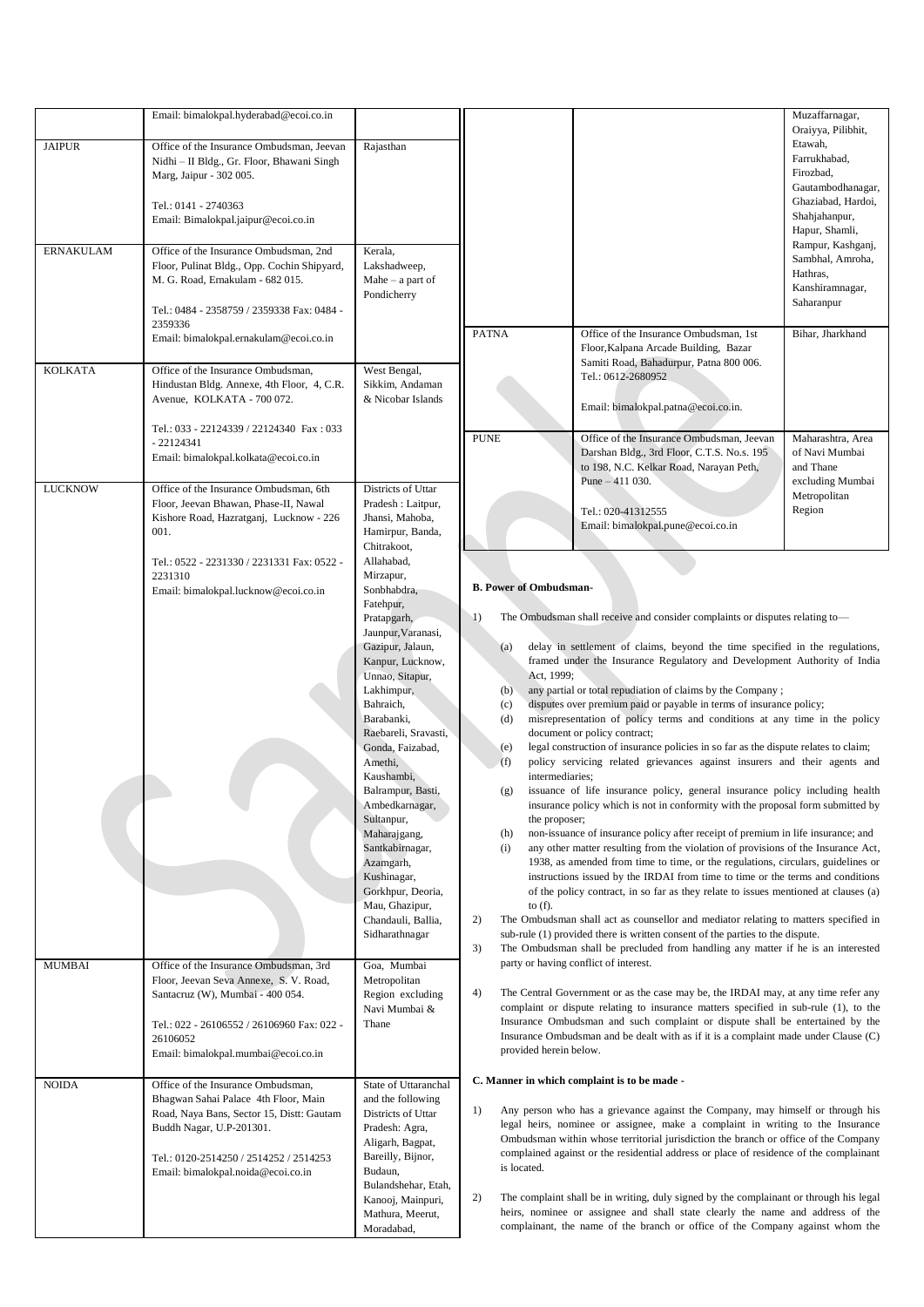complaint is made, the facts giving rise to the complaint, supported by documents, the nature and extent of the loss caused to the complainant and the relief sought from the Insurance Ombudsman.

- 3) No complaint to the Insurance Ombudsman shall lie unless—
	- (a) the complainant makes a written representation to the Company named in the complaint and
		- i. either the Company had rejected the complaint; or
		- ii. the complainant had not received any reply within a period of one month after the Company received his representation; or
		- iii. the complainant is not satisfied with the reply given to him by the Company;
	- (b) The complaint is made within one year
		- i. after the order of the Company rejecting the representation is received; or ii. after receipt of decision of the Company which is not to the satisfaction of the complainant;
		- iii. after expiry of a period of one month from the date of sending the written representation to the Company if the Company fails to furnish reply to the complainant.
- 4) The Ombudsman shall be empowered to condone the delay in such cases as he may consider necessary, after calling for objections of the Company against the proposed condonation and after recording reasons for condoning the delay and in case the delay is condoned, the date of condonation of delay shall be deemed to be the date of filing of the complaint, for further proceedings under these rules.
- 5) No complaint before the Insurance Ombudsman shall be maintainable on the same subject matter on which proceedings are pending before or disposed of by any court or consumer forum or arbitrator.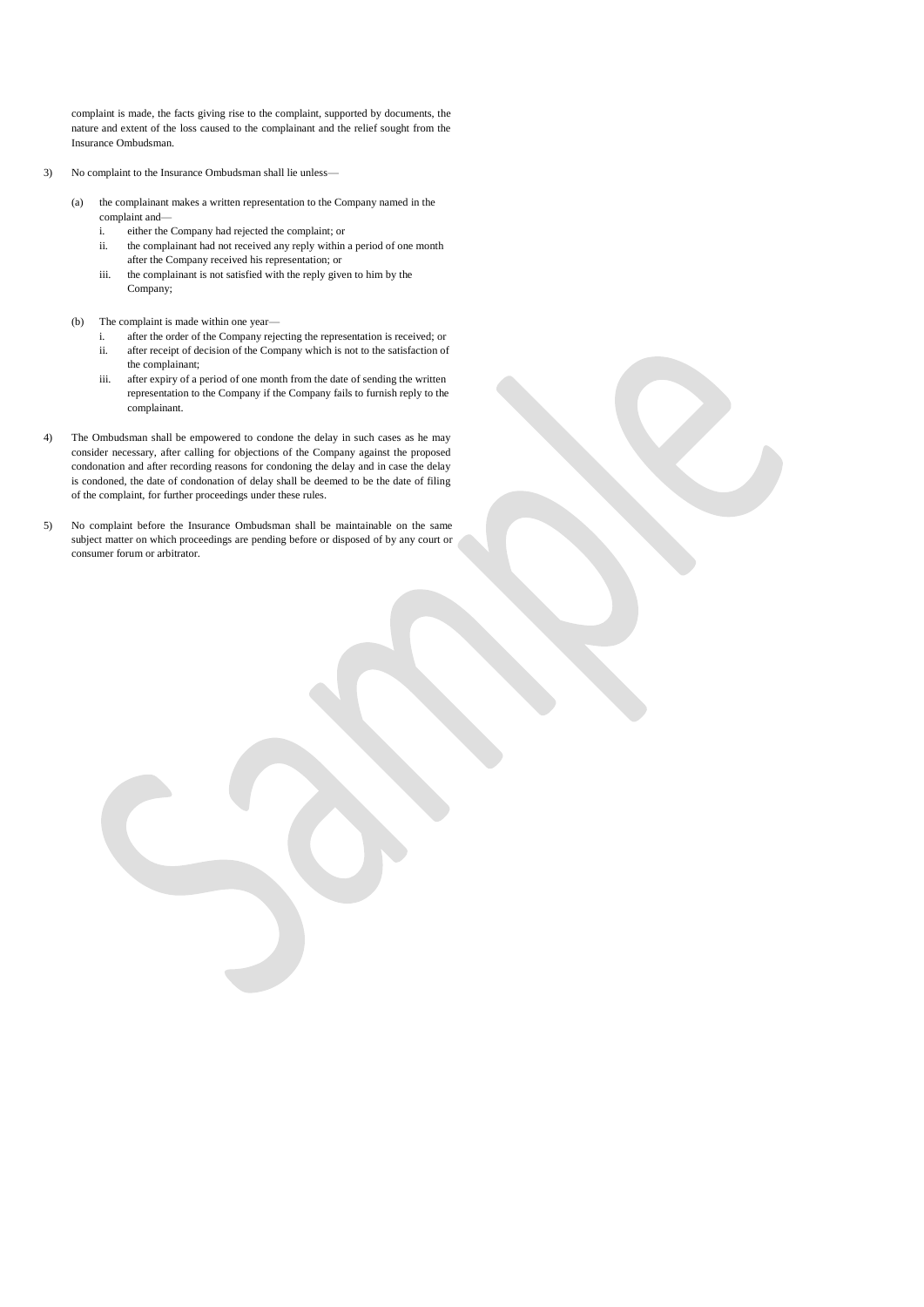#### **Annexure I**

### **Section 38 - Assignment or Transfer of Insurance Policies**

Assignment or transfer of a Policy should be in accordance with Section 38 of the Insurance Act, 1938 as amended by Insurance Laws (Amendment) Act, 2015 dated 23.03.2015. The extant provisions in this regard are as follows:

- (1) This Policy may be transferred/assigned, wholly or in part, with or without consideration.
- (2) An Assignment may be effected in a Policy by an endorsement upon the Policy itself or by a separate instrument under notice to the Insurer.
- (3) The instrument of assignment should indicate the fact of transfer or assignment and the reasons for the assignment or transfer, antecedents of the assignee and terms on which assignment is made.
- (4) The assignment must be signed by the transferor or assignor or duly authorized agent and attested by at least one witness.
- (5) The transfer or assignment shall not be operative as against an insurer until a notice in writing of the transfer or assignment and either the said endorsement or instrument itself or copy there of certified to be correct by both transferor and transferee or their duly authorised agents have been delivered to the insurer.
- (6) Fee to be paid for assignment or transfer can be specified by the Authority through Regulations.
- (7) On receipt of notice with fee, the insurer should Grant a written acknowledgement of receipt of notice. Such notice shall be conclusive evidence against the insurer of duly receiving the notice.
- (8) If the insurer maintains one or more places of business, such notices shall be delivered only at the place where the Policy is being serviced.
- (9) The insurer may accept or decline to act upon any transfer or assignment or endorsement, if it has sufficient reasons to believe that it is a. not bonafide or b. not in the interest of the Policyholder or c. not in public interest or d. is for the purpose of trading of the insurance Policy.
- (10) Before refusing to act upon endorsement, the Insurer should record the reasons in writing and communicate the same in writing to Policyholder within 30 days from the date of Policyholder giving a notice of transfer or assignment.
- (11) In case of refusal to act upon the endorsement by the Insurer, any person aggrieved by the refusal may prefer a claim to IRDAI within 30 days of receipt of the refusal letter from the Insurer.
- (12) The priority of claims of persons interested in an insurance Policy would depend on the date on which the notices of assignment or transfer is delivered to the insurer; where there are more than one instruments of transfer or assignment, the priority will depend on dates of delivery of such notices. Any dispute in this regard as to priority should be referred to Authority.
- (13) Every assignment or transfer shall be deemed to be absolute assignment or transfer and the assignee or transferee shall be deemed to be absolute assignee or transferee, except **a.** where assignment or transfer is subject to terms and conditions of transfer or assignment OR **b**. where the transfer or assignment is made upon condition that **i**. the proceeds under the Policy shall become payable to Policyholder or nominee(s) in the event of assignee or transferee dying before the insured OR **ii.** the insured surviving the term of the Policy

Such conditional assignee will not be entitled to obtain a loan on Policy or surrender the Policy. This provision will prevail notwithstanding any law or custom having force of law which is contrary to the above position.

- (14) In other cases, the insurer shall, subject to terms and conditions of assignment, recognize the transferee or assignee named in the notice as the absolute transferee or assignee and such person **a.** shall be subject to all liabilities and equities to which the transferor or assignor was subject to at the date of transfer or assignment and **b.** may institute any proceedings in relation to the Policy **c.** obtain loan under the Policy or surrender the Policy without obtaining the consent of the transferor or assignor or making him a party to the proceedings.
- (15) Any rights and remedies of an assignee or transferee of a life insurance Policy under an assignment or transfer effected before commencement of the Insurance Laws (Amendment) Act, 2015 shall not be affected by this section.

**Disclaimer: This is not a comprehensive list of amendments of Insurance Laws (Amendment) Act, 2015 and only a simplified version prepared for general information. Policy Holders are advised to refer to Insurance Laws (Amendment) Act, 2015 dated 23.03.2015 for complete and accurate details.**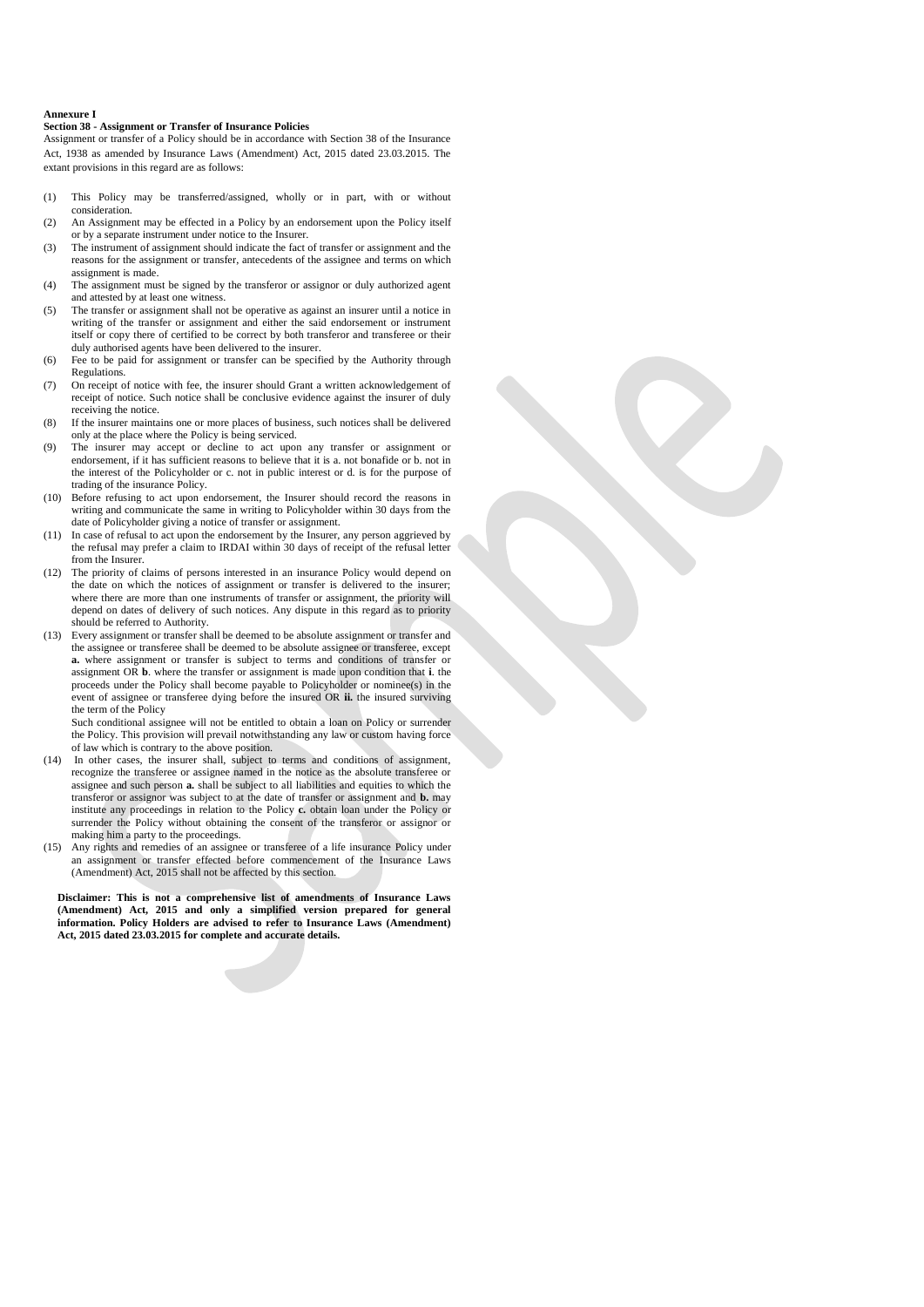#### **Annexure II**

### **Section 39 - Nomination by Policyholder**

Nomination of a life insurance Policy is as below in accordance with Section 39 of the Insurance Act, 1938 as amended by Insurance Laws (Amendment) Act, 2015 dated 23.03.2015. The extant provisions in this regard are as follows:

- (1) The Policyholder of a life insurance on his own life may nominate a person or persons to whom money secured by the Policy shall be paid in the event of his death.
- (2) Where the nominee is a minor, the Policyholder may appoint any person to receive the money secured by the Policy in the event of Policyholder's death during the minority of the nominee. The manner of appointment to be laid down by the insurer. (3) Nomination can be made at any time before the maturity of the Policy.
- (4) Nomination may be incorporated in the text of the Policy itself or may be endorsed on the Policy communicated to the insurer and can be registered by the insurer in the records relating to the Policy.
- (5) Nomination can be cancelled or changed at any time before Policy matures, by an endorsement or a further endorsement or a will as the case may be.
- (6) A notice in writing of Change or Cancellation of nomination must be delivered to the insurer for the insurer to be liable to such nominee. Otherwise, insurer will not be liable if a bonafide payment is made to the person named in the text of the Policy or in the registered records of the insurer.
- (7) Fee to be paid to the insurer for registering change or cancellation of a nomination can be specified by the Authority through Regulations.
- (8) On receipt of notice with fee, the insurer should grant a written acknowledgement to the Policyholder of having registered a nomination or cancellation or change thereof.
- (9) A transfer or assignment made in accordance with Section 38 shall automatically cancel the nomination except in case of assignment to the insurer or other transferee or assignee for purpose of loan or against security or its reassignment after repayment. In such case, the nomination will not get cancelled to the extent of insurer's or transferee's or assignee's interest in the Policy. The nomination will get revived on repayment of the loan.
- (10) The right of any creditor to be paid out of the proceeds of any Policy of life insurance shall not be affected by the nomination.
- (11) In case of nomination by Policyholder whose life is insured, if the nominees die before the Policyholder, the proceeds are payable to Policyholder or his heirs or legal representatives or holder of succession certificate.
- (12) In case nominee(s) survive the person whose life is insured, the amount secured by the Policy shall be paid to such survivor(s).
- (13) Where the Policyholder whose life is insured nominates his **a.** parents or **b.** spouse or **c.** children or **d.** spouse and children **e.** or any of them the nominees are beneficially entitled to the amount payable by the insurer to the Policyholder unless it is proved that Policyholder could not have conferred such
- beneficial title on the nominee having regard to the nature of his title. (14) If nominee(s) die after the Policyholder but before his share of the amount secured under the Policy is paid, the share of the expired nominee(s) shall be payable to the heirs or legal representative of the nominee or holder of succession certificate of such nominee(s).
- (15) The provisions of sub-section 7 and 8 (13 and 14 above) shall apply to all life insurance policies maturing for payment after the commencement of Insurance Laws (Amendment) Act, 2015 (i.e 23.03.2015).
- (16) If Policyholder dies after maturity but the proceeds and benefit of the Policy has not been paid to him because of his death, his nominee(s) shall be entitled to the proceeds and benefit of the Policy.
- (17) The provisions of Section 39 are not applicable to any life insurance Policy to which Section 6 of Married Women's Property Act, 1874 applies or has at any time applied except where before or after Insurance Laws (Amendment) Act, 2015, a nomination is made in favour of spouse or children or spouse and children whether or not on the face of the Policy it is mentioned that it is made under Section 39. Where nomination is intended to be made to spouse or children or spouse and children under Section 6 of MWP Act, it should be specifically mentioned on the Policy. In such a case only, the provisions of Section 39 will not apply.

**Disclaimer: This is not a comprehensive list of amendments of Insurance Laws (Amendment) Act, 2015 and only a simplified version prepared for general information. Policy Holders are advised to refer to Insurance Laws (Amendment) Act, 2015 dated 23.03.2015 for complete and accurate details.**